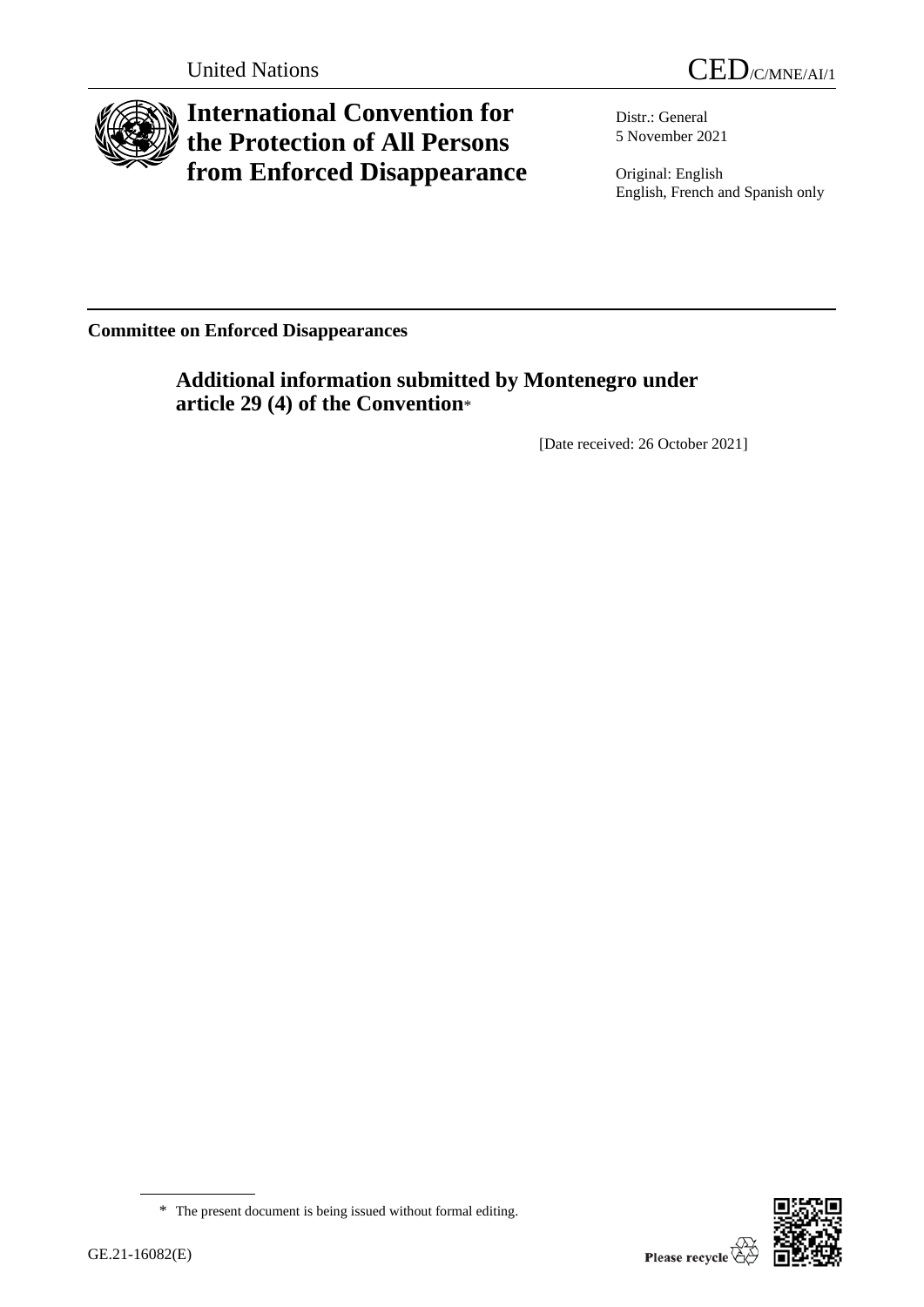## **I. Introduction**

International Convention for the Protection of All Persons from Enforced  $\mathbf{1}_{-}$ Disappearance was adopted by the United Nations General Assembly on 20 December 2006 and was open for signature on 06 February 2007.

Montenegro ratified the International Convention for the Protection of All Persons 2. from Enforced Disappearance by adoption of the Law on Ratification of the International Convention for the Protection of All Persons from Enforced Disappearance (Official Gazette of Montenegro – International Treaties no. 8/2011), and by depositing ratification instruments on 20 October 2011 it became the State Party. By ratifying this Convention, Montenegro joined the group of states which intend to apply the Convention in the framework of their legislation, while taking all the appropriate measures to prevent and sanction enforced disappearances.

3. Pursuant to Article 3 of the Law on Ratification of the International Convention for the Protection of All Persons from Enforced Disappearance, at the moment of depositing the ratification instruments, Montenegro gave statements by which: pursuant to the provisions of Article 31 paragraph 1 it recognised mandate of the Committee on Enforced Disappearances to receive and consider applications by persons or on behalf of such persons for whom it has mandate, and who claim that Montenegro violated their rights by violating this Convention; pursuant to the provisions of Article 32 it recognised mandate of the Committee to receive and consider applications in which one State Party claims that another State Party does not fulfil obligations arising from this Convention.

 $\overline{4}$ . The Initial Report on Implementation of the International Convention for the Protection of All Persons from Enforced Disappearance was presented to the Committee on Enforced Disappearances on 08 and 09 September 2015. The initial report was prepared in 2013, in accordance with Article 29 of the Convention, which lays down obligation of each State Party to submit to the Committee on Enforced Disappearances the report on the measures it took to fulfil its obligations arising from this Convention, within two years from the date on which this Convention enters into force in the State Party concerned.

After consideration of the Initial Report on Implementation of the International 5. Convention for the Protection of All Persons from Enforced Disappearance, on 16 September 2015 the Committee on Enforced Disappearances adopted the Concluding Observations with recommendations.

6. Pursuant to the provisions of Article 29 of the Convention and item 40 of the Concluding Observations on the report submitted by Montenegro in accordance with Article 29 paragraph 1 of the Convention, the Periodical Report was prepared containing updated information on implementation of all the recommendations and measures taken to efficiently apply the Convention, while an overview of the results achieved in the protection and exercise of the rights guaranteed under the Convention was given as well.

7. The report was prepared in cooperation with the Ministry of Justice, Human and Minority Rights, Ministry of Interior, Ministry of Finance and Social Welfare, Supreme Court of Montenegro, Supreme State Prosecutor's Office of Montenegro, Administration for the Execution of Criminal Sanctions, Human Resource Management Authority, Centre for Training in Judiciary, State Prosecution Service and Police Academy.

## **II. Definition and Incrimination of Enforced Disappearance (Articles 1–7)**

## **A. Follow-up information relating to paragraph 9 of the concluding observations (CED/C/MNE/CO/1)**

8. Definition of enforced disappearance set out in the International Convention for the Protection of All Persons from Enforced Disappearance (hereinafter referred to as: the Convention) became an integral part of the legal order of Montenegro through ratification, in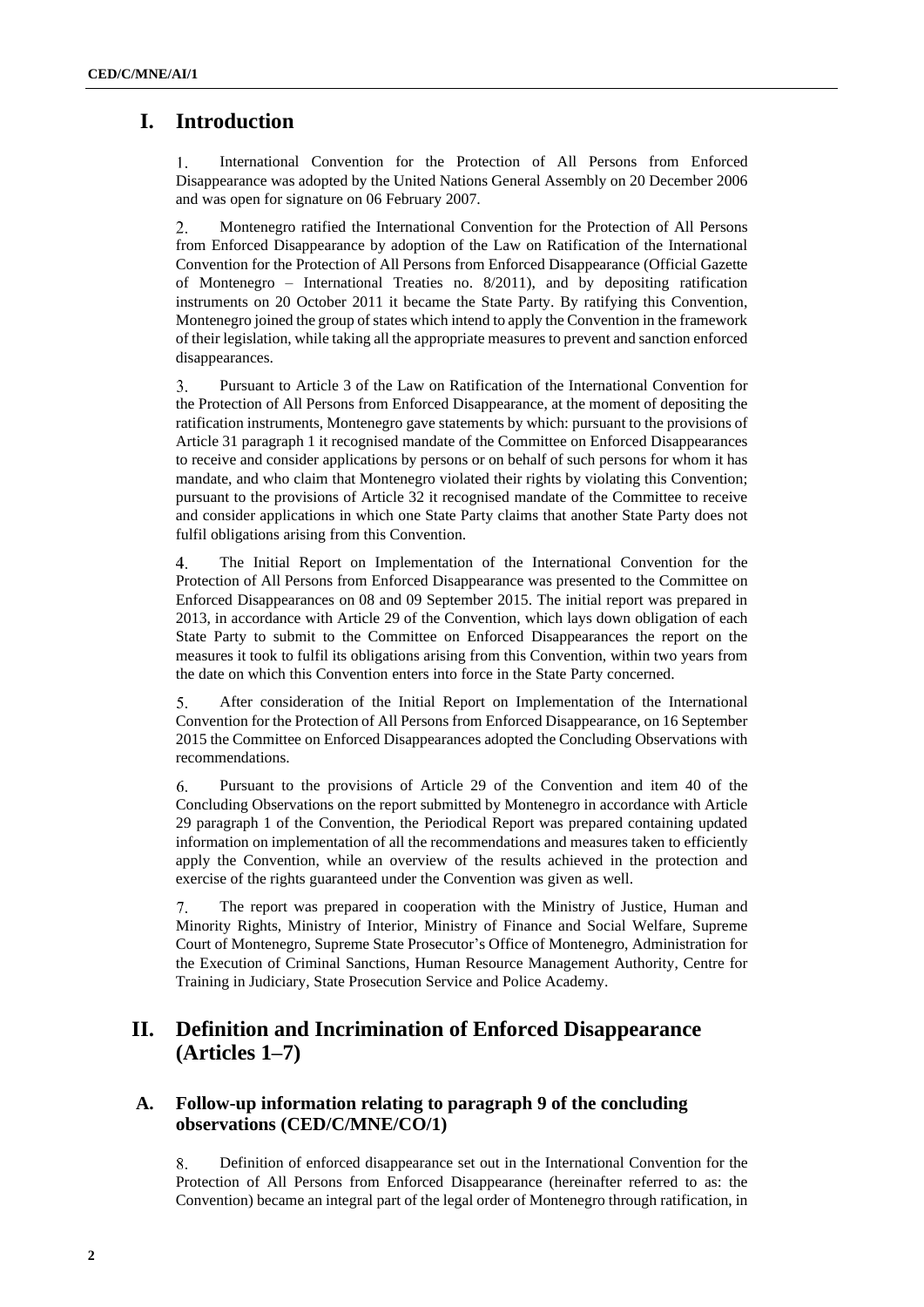accordance with Article 9 of the Constitution of Montenegro (Official Gazette of Montenegro 1/2007 and 38/2013). Provisions of the Convention have supremacy over domestic legislation and are directly applicable when regulating matters differently from domestic legislation.

Even though Montenegro does not incriminate the separate criminal offence described 9. under Articles 2 and 4 of the Convention, it is still incorporated in the following criminal offences: unlawful deprivation of liberty referred to in Article 162; abduction referred to in Article 164, crime against humanity referred to in Article 427 and war crime against civilian population referred to in Article 428 of the Criminal Code of Montenegro.<sup>1</sup>

The object of protection from the criminal offence referred to in Article 162 is human 10. freedom i.e. freedom of movement of people, and the act takes the form of confinement, keeping confined or unlawful deprivation or limitation of the freedom of movement in some other manner.

11. The act of commission of the basic form of the criminal offence referred to in Article 164 consists of taking away or keeping a person by the use of force, threat, deception or in some other manner. This criminal offence contains the elements of the criminal offence of unlawful deprivation of liberty, coercion and extortion.

 $12.$ One of the acts of commission of the criminal offence referred to in Article 427 is "detention or abduction of persons followed by a refusal to acknowledge that deprivation of freedom with the intention of removing them from the protection of the law", while one of the acts of committing the criminal offence referred to in Article 428 is "unlawful deprivation of freedom and detention".

Since the acts described in the Convention are included in the criminal offences  $13.$ mentioned above, the valid legal arrangement does not pose any disruption for the implementation in practice.

14. It is worth noting that Montenegro has been continuously monitoring and improving criminal legislation, primarily in respect of its implementation, but also with regard to harmonisation with the European and other international standards and recommendations of the relevant committees of the Council of Europe and United Nations. In that regard, further improvement of certain legal provisions and modernisation of the general and specific parts of the Criminal Code of Montenegro on the basis of good practice of other European criminal law systems will be given priority in the coming period.

## **B. Follow-up information relating to paragraph 11 of the concluding observations**

 $15.$ Montenegro is State Party to the Convention on the Non-Applicability of Statutory Limitations to War Crimes and Crimes against Humanity<sup>2</sup> (New York, 1968) and European Convention on Non-Applicability of Statutory Limitation to the Crimes against Humanity and War Crimes<sup>3</sup> (Strasbourg, 1974).

16. General provisions on the course and ending of statutory limitations of criminal prosecution are regulated under Article 125 of the Criminal Code of Montenegro This article sets out that statutory limitations of criminal prosecution starts to run as from the day of commission of the criminal offence. If a consequence of a criminal offence occurs at a later time, statutory limitations for criminal prosecution start to run from the date on which the consequence occurred.

 $17<sub>1</sub>$ Moreover, Article 129 of the Criminal Code of Montenegro prescribes that statutory limitations are not applicable to criminal prosecution and execution of penalties for criminal

<sup>&</sup>lt;sup>1</sup> "Official Gazette of RMNE", no. 70/2003, 13/2004, 47/2006 and "Official Gazette of MNE", no. 40/2008, 25/2010, 32/2011, 64/2011 – other law, 40/2013, 56/2013, 14/2015, 42/2015, 58/2015 – other law, 44/2017, 49/2018, 3/2020 and 26/2021 – correction.

<sup>&</sup>lt;sup>2</sup> "Official Gazette of SFRY-International treaties and other agreements", no. 50/1970.

<sup>&</sup>lt;sup>3</sup> "Official Gazette of MNE-International treaties", no. 11/2010.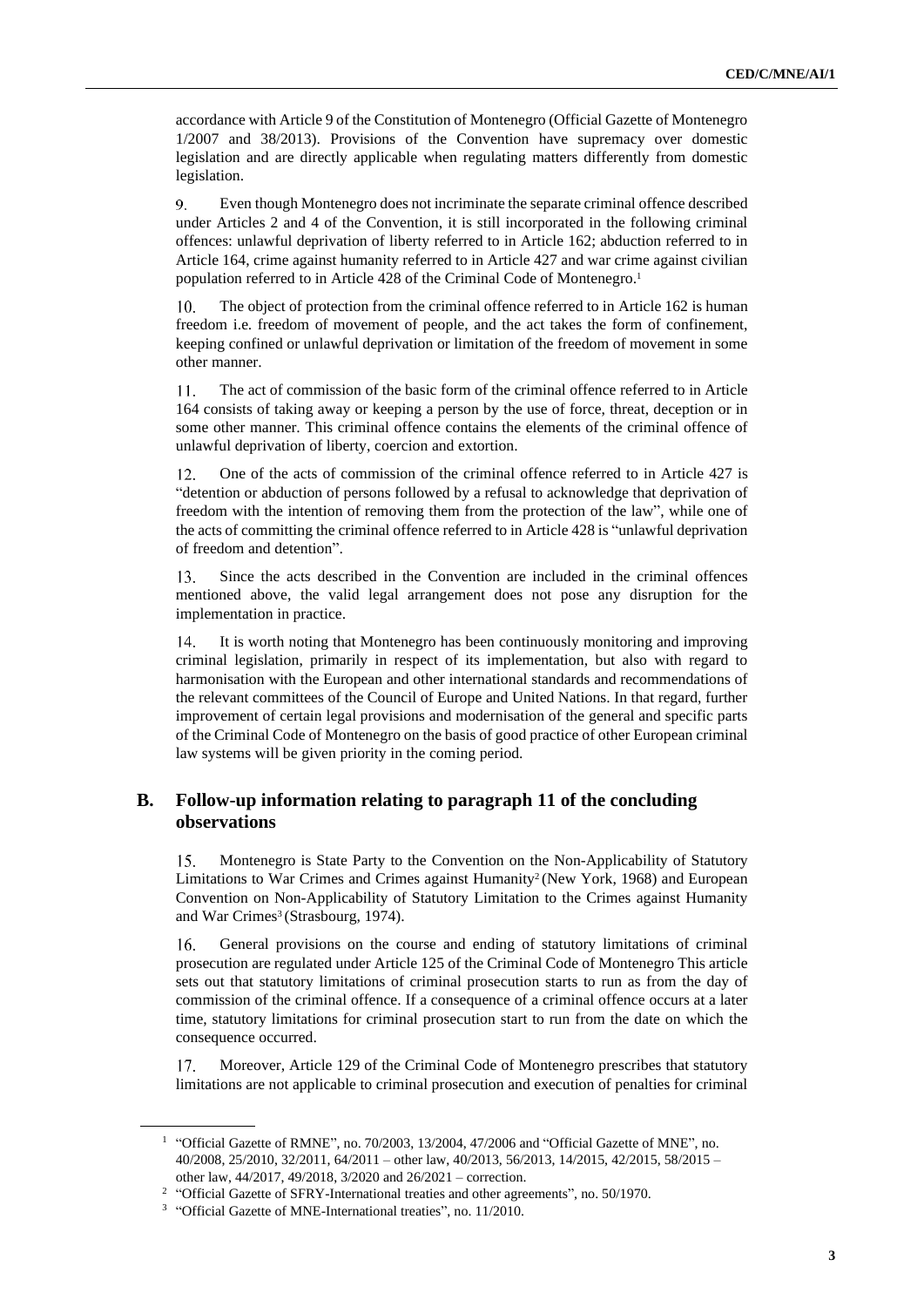offences set forth in Articles 264 to 276b, 401, 401a, 422 do 424 and 426 to 431 of this Code, nor to the criminal offences which may not be subject to statutory limitations under ratified international treaties. The set of these criminal offences also includes crime against humanity referred to in Article 427 and war crime against civilian population referred to in Article 428.

## **III. Criminal responsibility and judicial cooperation in relation to enforced disappearance (Articles 8–15)**

## **A. Follow-up information relating to paragraph 13 of the concluding observations**

18. The Commission on Missing Persons of Montenegro concluded and signed the Agreement on Cooperation with the Commission on Missing Persons of the Government of the Republic of Kosovo (22 October 2015), Protocol on Cooperation with the Croatian Directorate on Detained and Missing (22 December 2017), and the Protocol on Cooperation in the search for the missing persons was signed between the Government of Montenegro and Council of Ministers of Bosnia and Herzegovina (11 October 2019).

In addition to Bosnia and Herzegovina, Kosovo, Serbia, Albania, Croatia, Germany, 19. United Kingdom, Austria, Bulgaria, Italy, Slovenia and Poland, on 10 July 2018 Montenegro signed in London the Joint Declaration on Missing Persons in the framework of the Berlin Process by which, amongst other things, it reiterated its commitment to support the efforts in finding 12,000 persons who are still reported missing as a result of the conflict in the territory of former Yugoslavia. On 06 November 2018, the presidents of the bodies competent for the search of missing persons of Montenegro, Bosnia and Herzegovina, Serbia, Croatia and Kosovo signed in The Hague the Framework Plan to Address the Issue of Persons Missing from Conflicts on the Territory of the Former Yugoslavia, which establishes steps for further improvement of cooperation and increase of effectiveness of the search of missing persons in the region as a whole.

20. Persons missing in armed conflicts in territory of the former Yugoslavia, who are searched for by the Commission on Missing Persons of Montenegro, include 51 Montenegrin nationals and persons who, according to those who reported their missing, were domiciled in Montenegro, of whom 39 persons are searched for in the territory of the Republic of Kosovo, 9 persons are searched for in the territory of Bosnia and Herzegovina and 3 persons are searched for in the territory of the Republic of Croatia.

## **B. Follow-up information relating to paragraph 15 of the concluding observations**

21. Montenegro ratified the most important international instruments which regulate extradition, primarily the European Convention on Extradition, Additional Protocol to the European Convention on Extradition, Second Additional Protocol to the European Convention on Extradition,<sup>4</sup> European Convention on Mutual Assistance in Criminal Matters, with Additional Protocol thereto,<sup>5</sup> Second Additional Protocol to the European Convention on Mutual Assistance in Criminal Matters.<sup>6</sup>

22. Mutual legal assistance in criminal matters in Montenegro is provided on the basis of multilateral and bilateral agreements. If the international agreement does not exist or if certain matters are not regulated by agreements, domestic legislation applies. The most important regulations related to judicial cooperation in criminal matters are Law on Mutual Assistance in Criminal Matters, <sup>7</sup> Criminal Procedure Code, <sup>8</sup> Law on the Prevention of Money

<sup>4</sup> "Official Gazette of FRY-International treaties", no. 10/2001.

<sup>&</sup>lt;sup>5</sup> "Official Gazette of FRY-International treaties", no. 10/2001.

<sup>6</sup> "Official Gazette of Serbia and Montenegro – International treaties", no. 2/2006.

<sup>&</sup>lt;sup>7</sup> "Official Gazette of MNE", no. 4/2008, 36/2013 and 67/2019.

<sup>&</sup>lt;sup>8</sup> "Official Gazette of MNE", no. 57/2009, 49/2010, 47/2014 – Decision of the Constitutional Court of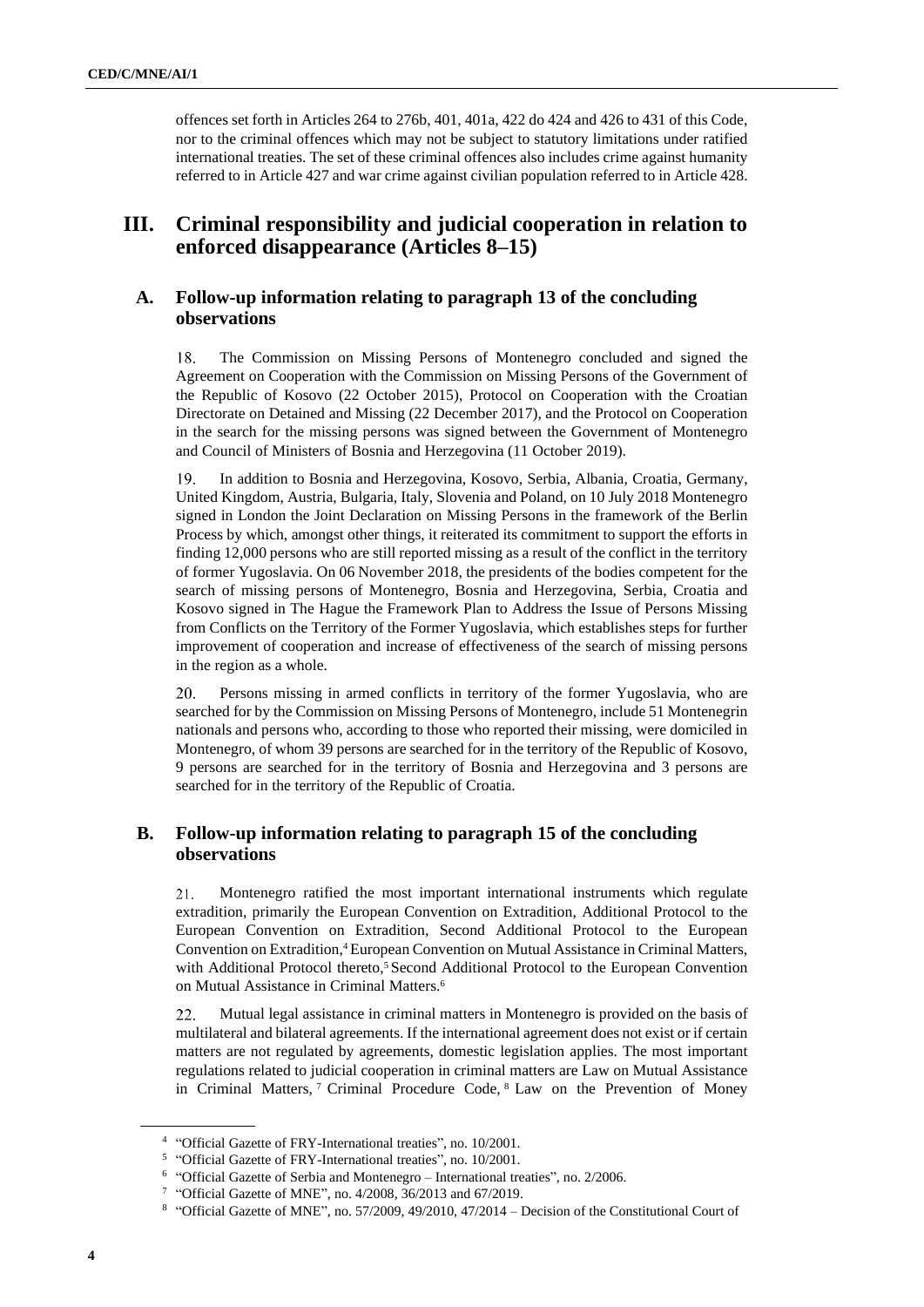Laundering and Terrorist Financing,<sup>9</sup> Law on Witness Protection,<sup>10</sup> Law on Liability of Legal Persons for Criminal Offences,<sup>11</sup> Law on the Confiscation of the Proceeds from Crime,<sup>12</sup> Law on Courts,<sup>13</sup> Law on State Prosecution Service,<sup>14</sup> Law on Special State Prosecutor's Office,<sup>15</sup> as well as the Law on Judicial Cooperation in Criminal Matters with European Union Member States<sup>16</sup> which entered into force on 04 January 2019 and will become applicable on the day Montenegro joins the European Union.

23. If the international treaty does not exist or certain matters are not regulated by an international treaty, the mutual assistance is provided in accordance with the Law on Mutual Assistance in Criminal Matters, provided that there is reciprocity or that it may be expected that the foreign country would execute the letter of request for mutual assistance of the domestic judicial authority (Article 2). The practice has so far demonstrated that the article mentioned above is applied without any obstacles which is crucial for efficient international cooperation and mutual assistance, which are prerequisites for a faster and more effective procedures in complex criminal matters.

24. In order to create bilateral conditions for a stronger, binding and more efficient cooperation with the Balkan countries, Montenegro organised fora with the countries of the region in the reporting period. The main goal of these meetings was the need to boost cooperation between the Balkan countries, as well as to facilitate exchange of information and experiences in the field of international judicial cooperation. Since judicial cooperation is a requirement for successful functioning of the justice system as a whole, and a requirement for quality administration of justice in all states, particularly when it comes to cooperation with the countries of the region with which majority of the mutual assistance activities take place, the organisation of such fora was a quality framework for the discussions between competent authorities of the participating states on improvement judicial cooperation in the region.

25. In line with the Strategy for the Research of War Crimes, the Special State Prosecutor's Office established cooperation with the prosecution services of the countries in the region, for the purpose of identifying criminal perpetrators of war crimes who are Montenegrin nationals and possibly transferring cases, formed in these prosecution services, in which Montenegrin nationals were perpetrators.

26. In the framework of the regional project "Strengthening Regional Cooperation in respect of Prosecution of War Crimes and Search for the Missing Persons" several meetings were held from 2017 to date and these meetings were attended by the Special Prosecutor of Montenegro and managers and representatives of the state prosecution services of the countries of the region, as well as the representatives of the Commission on Missing Persons, at which point future cooperation between state prosecution offices was specified and agreed upon, so as to identify common regional priorities for the improvement of regional cooperation and exchange data and evidence in prosecuting the perpetrators of war crimes.

27. Furthermore, the Special State Prosecutor who handles war crime cases had a number of bilateral meetings with state prosecutors of the State Prosecution Service of Bosnia and Herzegovina, State Prosecution Office for War Crimes of the Republic of Serbia and State Prosecution Service of the Republic of Croatia, to consult and exchange data and evidence in respect of specific cases formed in these prosecution offices, in which checks are

MNE, 2/2015 – Decision of the Constitutional Court of MNE, 35/2015 (Articles 88–91 are not in the consolidated version of the text), 58/2015 – other law, 28/2018 – Decision of the Constitutional Court of MNE AND 116/2020 – Decision of the Constitutional Court of MNE.

<sup>&</sup>lt;sup>9</sup> "Official Gazette of MNE", no. 14/2007, 4/2008 and 14/2012. The law ceased to be valid on 12 August 2014, except for provisions of Articles 28 and 29 which will be applied until entry into force of Article 7 paragraph 3 of the Law – 33/2014-16 – see: Art. 108. of the law – 33/2014-16.

<sup>&</sup>lt;sup>10</sup> "Official Gazette of RMNE", no. 65/2004 and 31/2014.

<sup>11</sup> "Official Gazette of RMNE", no. 2/2007, 13/2007, 30/2012 and 39/2016.

<sup>12</sup> "Official Gazette of MNE", no. 58/2015 and 47/2019.

<sup>13</sup> "Official Gazette of MNE", no. 11/2015 and 76/2020.

<sup>14</sup> "Official Gazette of MNE", no. 11/2015, 42/2015, 80/2017, 10/2018, 76/2020 and 59/2021.

<sup>15</sup> "Official Gazette of MNE", no. 10/2015 and 53/2016.

<sup>16</sup> "Official Gazette of MNE", no. 85/2018 of 27 July 2018.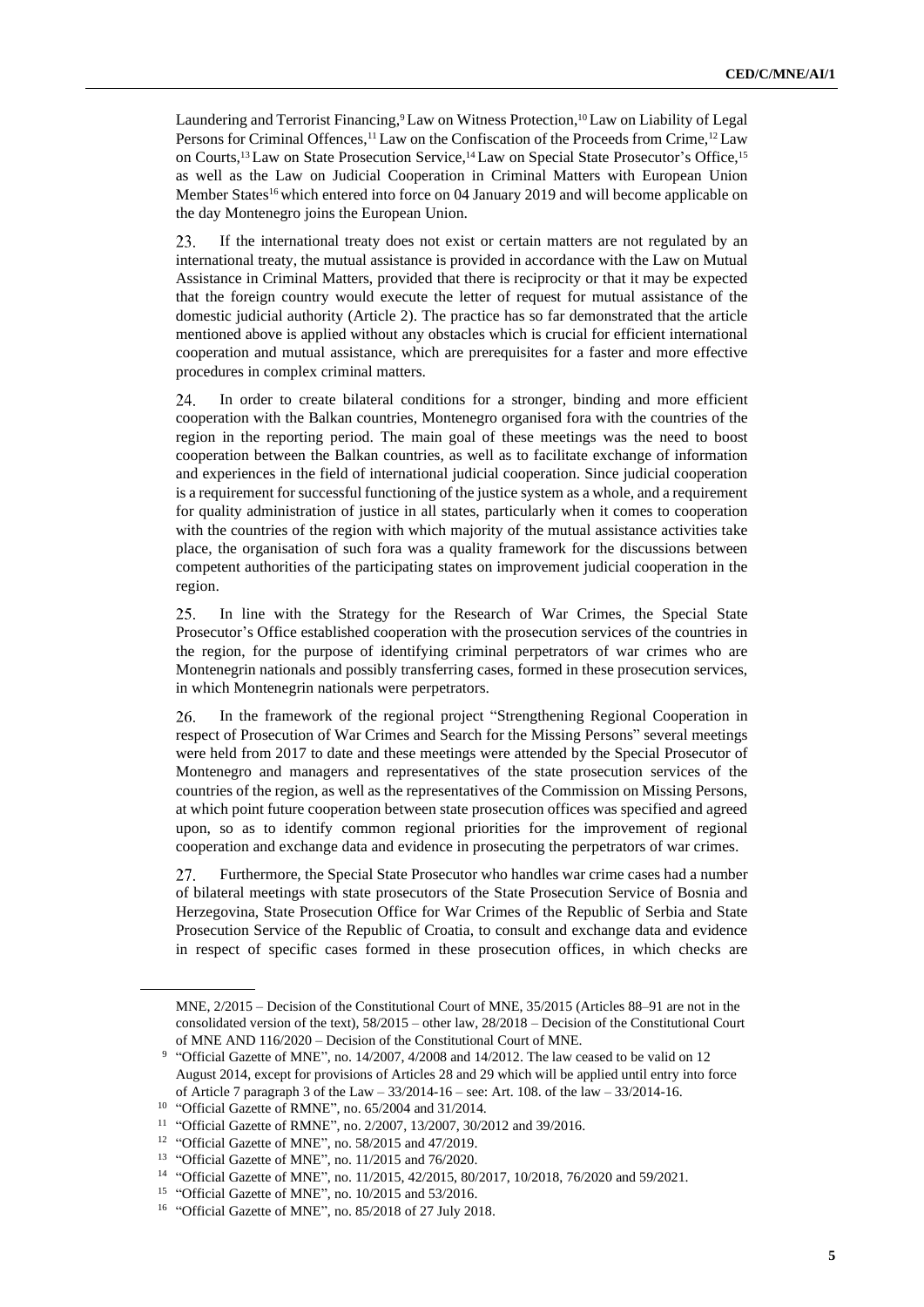performed as to whether the Montenegrin nationals participated in the commission of war crimes in the territories of these states, while potential transfer of evidence to the Special State Prosecutor's Office of Montenegro was discussed as well.

28. The Special State Prosecutor's Office acted upon the letters of request for the provision of mutual assistance received from the State Prosecution Service of the Republic of Serbia, State Prosecution Service of Bosnia and Herzegovina, State Prosecution Service of the Republic of Croatia, State Prosecution Service of Kosovo, International Criminal Court from The Hague (EULEX Kosovo), at which point necessary data, evidence and documents were collected and accused persons and witnesses were interrogated as well.

29. In 2015, five letters of request for mutual assistance were acted upon, in 2016 four letters of request were acted upon, in 2017 seven cases were handled on the basis of seven letters of request, in 2018 five letters of request were acted upon, in 2019 eight letters of request were acted upon, in 2020 eight letters of request were acted upon and in 2021 eight letters of request for mutual assistance were acted upon.

## **C. Follow-up information relating to paragraph 17 of the concluding observations**

The Special State Prosecutor's Office worked on eight cases formed on the basis of  $30.$ criminal charges filed by physical persons, as well as on the basis of letters of request for criminal prosecution received from the State Prosecution Service of Bosnia and Herzegovina. After taking all the necessary investigative actions – data collection, evidence and necessary information in the procedures for the provision of mutual assistance by the competent authorities of the countries of the region, as well as by the Office of the Prosecutor of the Residual Mechanism in the Hague, six cases were closed because there was no reasonable suspicion that the war crimes had been committed, while two cases are still at the preliminary investigation stage.

31. In November 2020, the Special State Prosecutor's Office took over documentation from the Office of the Prosecutor of the Residual Mechanism so as to establish whether Montenegrin nationals participated in the war crimes committed in the nineties in the territory of the neighbouring countries of former Yugoslavia. After receiving the evidence materials, the Special Investigative Team was set up comprising special state prosecutor who handles war crime cases, associate at the Special State Prosecutor's Office and authorised police officers of the Special Police Division, and they took measures and actions to identify possible perpetrators of war crimes, while cooperation was also established with the prosecutors of the Residual Mechanism in order to interrogate witnesses – victims; this procedure is at the preliminary investigation stage.

32. Cooperation with the State Prosecution Service of Bosnia and Herzegovina was established in April 2021 in order to criminally prosecute and conduct criminal proceedings before the competent court of Montenegro against one person, Montenegrin national, on the ground of reasonable suspicion that he committed war crime against civilian population.

33. In the framework of the UNDP regional project "Strengthening Regional Cooperation in the Prosecution of War Crimes and Search for Missing Persons", the chief state prosecutors from Croatia, Bosnia and Herzegovina, Montenegro and Serbia held several meetings in 2017 in which they reached full agreement on the structure of direct cooperation between state prosecution offices handling war crime cases in these countries. Direct prosecutorial cooperation takes place through a coordinated action of state prosecution services, exchange of data and evidence, evidence production in specific cases on a bilateral basis; these activities are still ongoing.

34. The Memorandum of Understanding was concluded in February 2019 between the Supreme State Prosecutor's Office of Montenegro and Residual Mechanism, which establishes guidelines on further cooperation. Special state prosecutors and associates handling war crime cases visited the Residual Mechanism (former ICTY) several times where they, together with the Office of the Prosecutor, searched through the database of the tribunal to find and collect evidence for the cases formed at the Special State Prosecutor's Office, and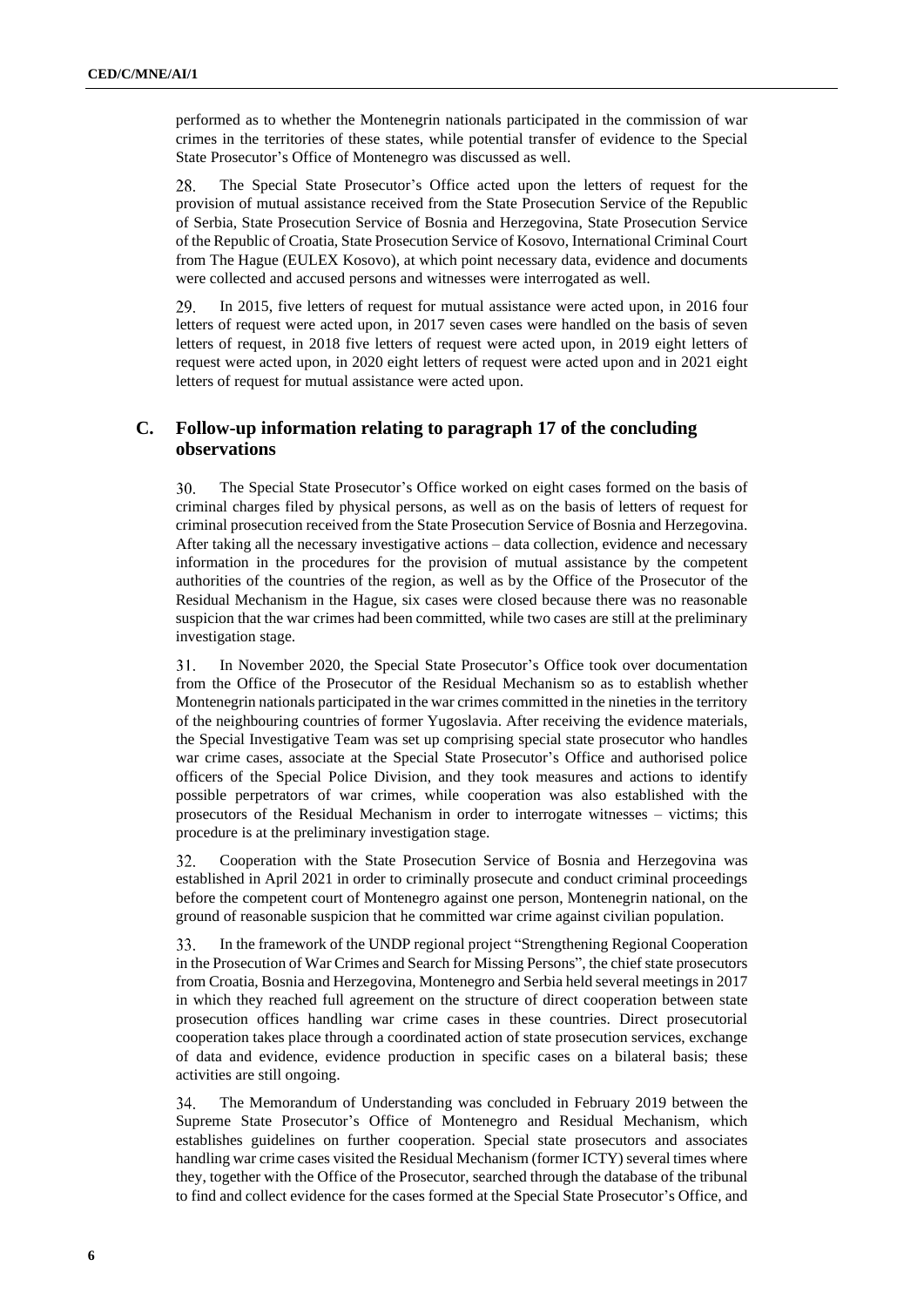which are currently at the preliminary investigation stage, while also collecting and finding evidence for possible new war crime cases in which Montenegrin nationals were perpetrators of these crimes.

35. In respect of the part of the recommendation concerning proper training of the Special State Prosecutor's Office and of all the other competent bodies, the Centre for Training in Judiciary and State Prosecution Service organised a number of training courses on enforced disappearances and missing persons, in cooperation with international partners. These training courses were attended by a large number of judges and state prosecutors, but also by employees of the Police Directorate and representatives of public administration.

These training courses were also the opportunity to strengthen regional cooperation 36. and hear about experiences of other states with missing persons and their mechanisms for addressing these issues.

#### **2015**

37. In cooperation with the US Embassy in Montenegro, i.e. State Department Bureau of International Narcotics and Law Enforcement (INL), the Centre organised the seminar "New Trends in Investigation and Criminal Prosecution of War Crimes". The aim of the seminar was to upgrade knowledge and skills of judges and state prosecutors in respect of investigations, criminal prosecution and adjudication in war crime cases, with a strong focus on general principles in war crime cases, core principles and facts developed in ICTY cases and cooperation with ICTY/MICT, investigative techniques in war crime cases, including engagement of and work with insider witnesses, protection of vulnerable witnesses and victims, use of EDS database, logistic documents and personnel documents, principles of adjudication and rules for drafting judgments in war crime cases etc. Specific topics addressed in the event were: General principles in war crime cases, including the need to prosecute for crimes committed outside of Montenegro; cooperation with ICTY/MICT; lessons learnt from Bosnia and Herzegovina, Special Division for War Crimes and implications of the new protocol between Bosnia and Herzegovina and Montenegro; Overview of core principles and facts developed in ICTY cases; Investigative techniques in war crime cases, including engagement of and work with insider witnesses, and protection of vulnerable witnesses and victims; Investigative techniques in war crime cases, including the use of EDS database, logistic documents and personnel documents; Overview of core principles and facts developed in the cases before ICTY, lessons learnt from the Division for War Crimes of Bosnia and Herzegovina and drafting judgments in war crime cases; Search for missing persons in the Balkan. The seminar was attended by 22 participants, of whom 5 were representatives of the prosecution service (deputy supreme state prosecutor, professional associate at the Special State Prosecutor's Office, 3 deputy high state prosecutors), 10 were representatives of the judiciary (2 presidents, 5 judges and 2 advisors – High Court Podgorica, Basic Court – the president and the judge) and 4 were representatives of public administration (Ministry of Labour and Social Welfare – Commission on Missing Persons and Ministry of Human and Minority Rights), 3 were representatives of the Police Directorate and 2 were guests from the region: state prosecutor and deputy state prosecutor for war crimes from the Republic of Serbia.

#### **2016**

38. 15–20 May 2016 Study visit to Bosnia and Herzegovina (Sarajevo) and Netherlands (The Hague) on the topic of: '"war crimes", organised by the US Embassy in Podgorica, i.e. by the State Department Bureau of International Narcotics and Law Enforcement (INL), Participants of the study visits were judges and state prosecutors.

39. 07–08 July 2016 – The Centre organised: "Training on Application of the Montenegrin Strategy for Investigation into War Crimes", in cooperation with the US Embassy in Montenegro, i.e. State Department Bureau of International Narcotics and Law Enforcement (INL). The aim of the seminar was to upgrade knowledge, exchange experiences among colleagues and discuss issues and problems faced by judges and state prosecutors in practice when prosecuting and conducting trials for the crimes against humanity and other resources protected under international law. The seminar included 4 sessions with the following topics: Session 1: Investigating war crimes, part I – General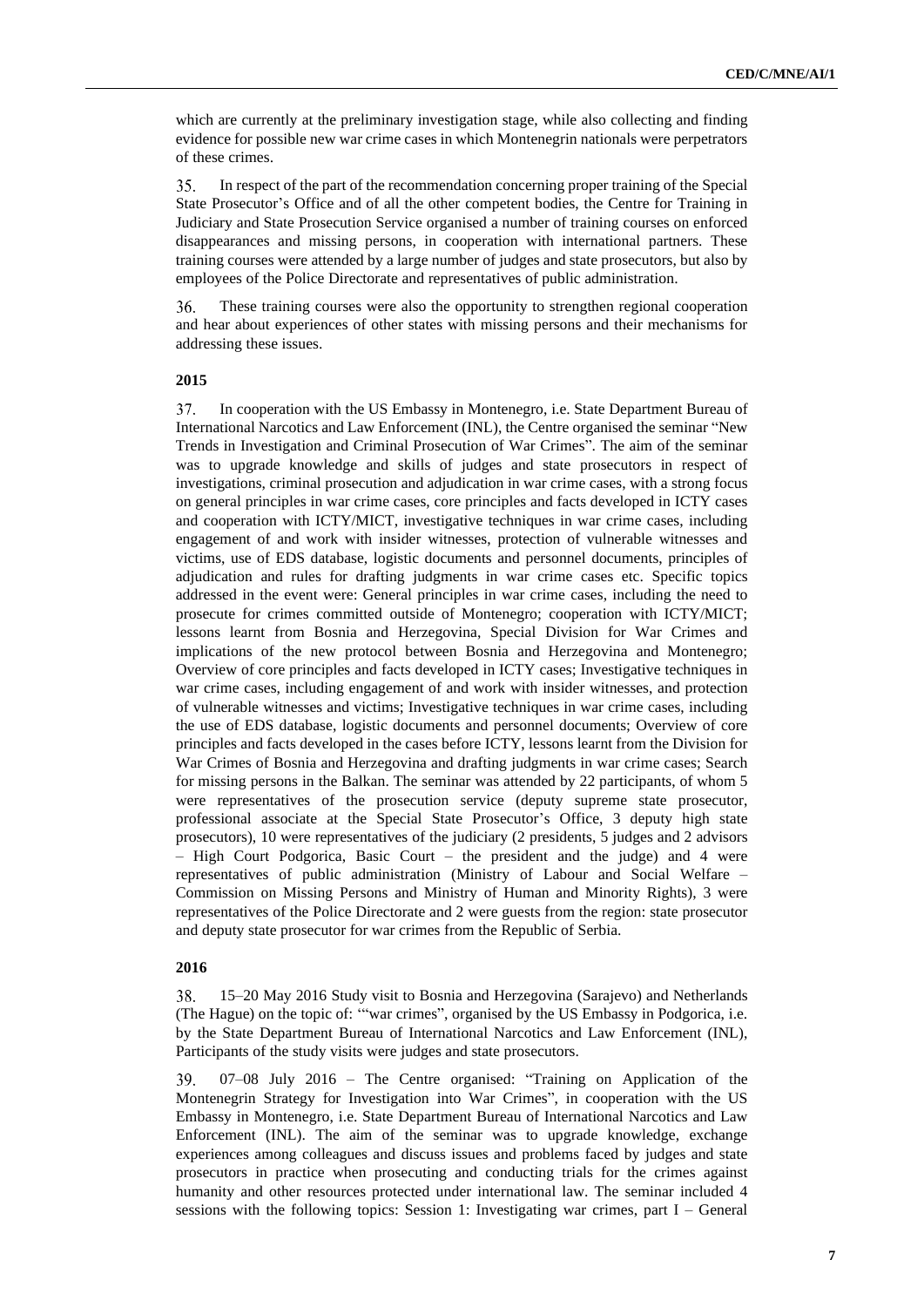principles of investigating war crimes including enforced disappearances and missing persons; Cooperation with ICTY/MICT; Session 2: Investigating war crimes, Part II – Investigative techniques in war crime cases, part I, including engagement of and working with insider witnesses – insider witnesses and protection of vulnerable witnesses and victims; Application of regulations on war crimes in the cases of terrorism and foreign fighters; Investigative techniques in war crime cases, part II, including the use of EDS database, logistic documents and personnel documents; Session 3: Practical issues regarding war crimes investigation – Role of the members of Montenegrin paramilitary groups and Montenegrin soldiers in the commission of war crimes in Bosnia and Herzegovina and Kosovo, and discussion on the evidence available in the Hague and in countries of the region; Importance of the relationship with media in war crime investigations; Session 4: Regional and international experiences in investigating war crimes – Experiences of the Special Division for War Crimes of Bosnia and Herzegovina and impact of the new protocol between Bosnia and Herzegovina and Montenegro; Cooperation with the USA in investigation and criminal prosecution of war crimes. The seminar was attended by 29 participants, of whom: 19 were representatives of judiciary and state prosecution service (6 judges and 5 judicial advisors; 4 special state prosecutors, 3 state prosecutors and 2 advisors at the state prosecution service) and 10 were representatives of the Police Directorate.

#### **2017**

40. 20–21 April 2017 – In the framework of TAIEX (Technical Assistance and Information Exchange instrument), the Centre organised a workshop/expert mission, on the topic of: ''Implementation of international and domestic legislation in the area of war crimes". The aim of the workshop was to upgrade knowledge of judges and state prosecutors who apply provisions of international humanitarian law and national criminal legislation in war crime cases. By analysing case law, strong focus was placed on the following topics: Principle of complementarity, which regulates jurisdiction of the International Court and assigns primary responsibility and right to the national authorities to prosecute perpetrators of international crimes; Different forms of criminal responsibility, particularly aiding and assisting and their impact on fixing the penalty; Definition, elements and forms of command and responsibility of the superior; Constituent elements in the cases of enforced disappearances as the crime against humanity. The workshop was attended by 17 representatives of the justice system (3 state prosecutors, 3 judges, 8 judicial advisors and 3 advisors from the Special State Prosecutor's Office).

#### **2018**

41. 07–08 June 2018 – The Centre organised the conference on war crimes, in cooperation with the US Embassy in Podgorica, i.e. State Department Bureau of International Narcotics and Law Enforcement (INL) – Programme of the Resident Legal Advisor. The aim of the conference was to upgrade knowledge, exchange experiences among colleagues and discuss issues and problems faced by judges and state prosecutors in practice when prosecuting and conducting trials for the crimes against humanity and other resources protected under international law. More specific topics of the conference that was organised in sessions were the following: Session 1: Introduction into investigations and criminal prosecution of war crimes; War crimes – Current issues in Montenegro; Session 2: US experiences in criminal prosecution and investigations of war crimes, including cooperation between Montenegro and USA; Role of the Federal Bureau of Investigations (FBI) in criminal prosecution and investigations of war crimes; Role of the Ministry for Homeland Security in criminal prosecution and investigations of war crimes, including issues related to the immigrants to the USA; Session 3: Experience of Bosnia and Herzegovina; Experience of Bosnia and Herzegovina with war crime investigations; Session 4: Cooperation between MICT and Unit for Missing Persons; Cooperation with MICT in war crime cases; Search for missing persons and EULEX experience in criminal prosecution and investigations of war crimes. The conference was attended by 22 participants (5 state prosecutors, 10 judicial advisors and 2 advisors at the state prosecution offices and 5 representatives of the Police Directorate).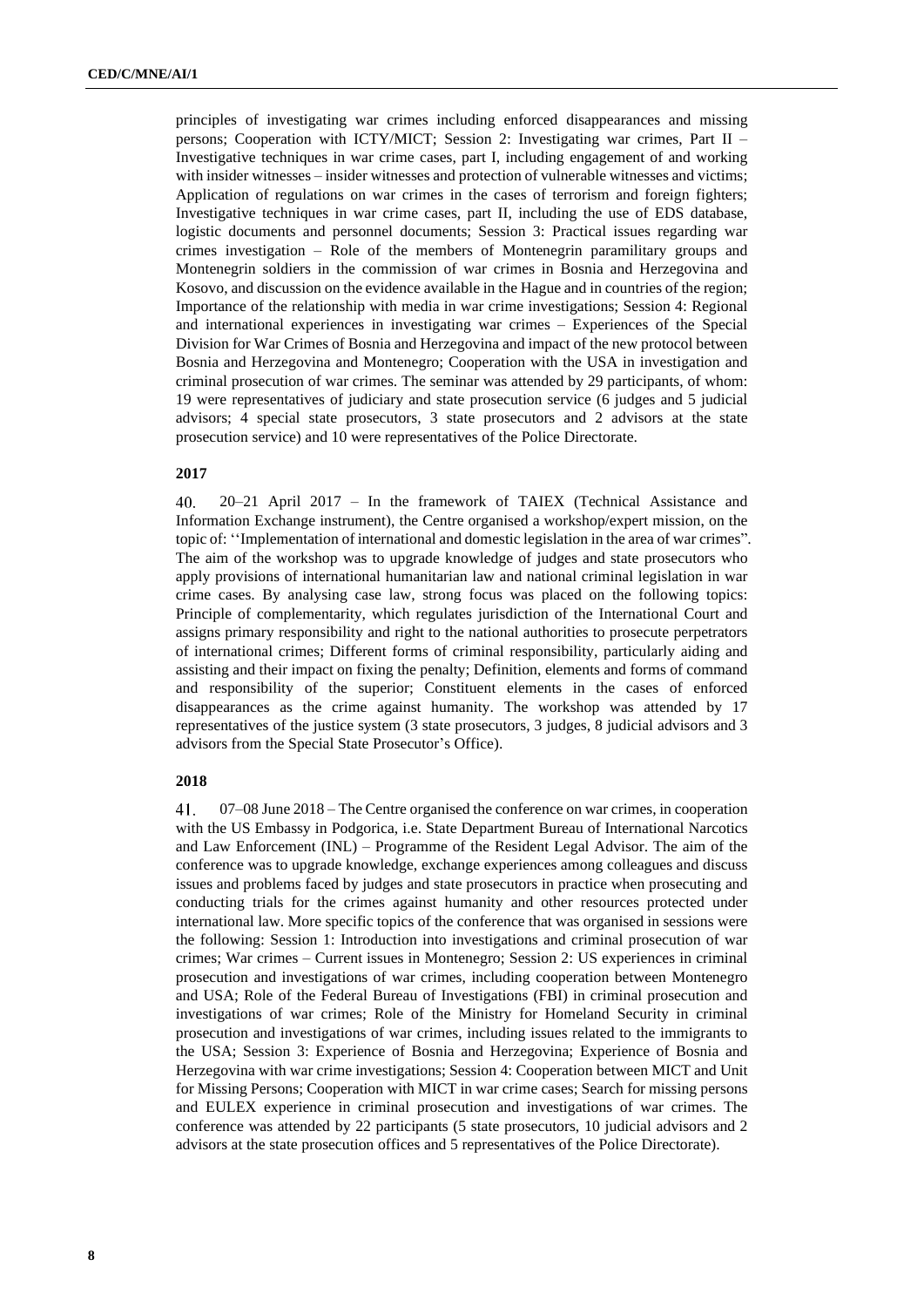#### **2019**

30 September–01 October 2019 – The Centre organised the international conference 42. on the topic: "Efficient Investigation, Criminal Prosecution and Adjudication in War Crime Cases in Montenegro", in cooperation with the US Embassy in Montenegro, i.e. State Department Bureau of International Narcotics and Law Enforcement (INL). Session 1: Introduction to investigations and criminal prosecution of war crimes, Session 2: Current issues, including work with the victims. Session 3: US experiences with criminal prosecution and investigations of war crimes, Session 4: Bosnian experiences with war crimes and cases of missing persons, presented in panel discussion on Bosnian experiences with investigations of war crimes, searches for missing persons and regional cooperation. Session 5: Adjudication in war crime cases, Session 6: Cooperation with the Hague. The conference was concluded with session 7: Search for missing persons, in which deputy chief of the Western Balkans Programme of the International Commission on Missing Persons spoke on enforced disappearances and missing persons. The conference was attended by 6 judges, 12 state prosecutors, 2 judicial advisors, representatives of the Police Directorate and Administration for Inspection Affairs and 2 representatives of the Secretariat of the Centre for Training in Judiciary and State Prosecution Service.

#### **2020**

43. 29–30 June 2019 – The Centre organised the training in framework of the 2020 Programme for In-service Training of Judges and State Prosecutors on the topic: "Efficient Investigation, Criminal Prosecution and Adjudication in War Crime Cases in Montenegro" in cooperation with the State Department Bureau of Narcotics and Law Enforcement – INL Programme. The topics that were discussed were as follows: Specificities of investigation and criminal prosecution of crimes against humanity and other resources protected under international law; General principles of investigations of war crimes, including lessons learnt and the phenomenon of "weekend warriors"; Current issues in relation to war crimes in Montenegro; Case study; Hearing accused persons and evidence collection procedure in war crime cases; Montenegrin experience with judgements in war crime cases. The seminar was attended by 16 participants (5 judges, 4 judicial advisors and 7 state prosecutors).

#### **2021**

44. 17–18. June 2021 – The Centre for Training in Judiciary and State Prosecution Service organised the seminar on the topic of "War Crimes and Enforced Disappearances" as part of the 2021 Programme for In-service Training of Judges and State Prosecutors. The specific topics that were discussed were as follows: Investigation of war crimes – issues faced in prosecutorial practice; Case law in relation to war crime cases – experience of Montenegro; Prosecutor-led investigation and handling war crime cases in Bosnia and Herzegovina – current issues and case law; War crimes – experiences from the perspective of international prosecutor and advisor for war crimes; Case study and current issues faced in prosecutorial practice; Evidence collection procedure in war crime cases. The seminar was attended by 11 participants (3 judges, 6 state prosecutors and 2 advisors at the state prosecution service).

## **D. Follow-up information relating to paragraph 19 of the concluding observations**

45. In order to ensure unhindered conduct of criminal proceedings, in accordance with Article 12 paragraph 4 of the Convention, the Criminal Code of Montenegro prescribes, as part of the criminal offences against judiciary, the criminal offence of *obstruction of justice* (Article 396a), which sets out that whoever by means of force of threats or otherwise seriously obstructs or prevents a judge, state prosecutor, their deputies, notary public or enforcement agent in performance of their duties in order that they deliver or not deliver a decision shall be punished by prison sentence for a term from six months to five years. Whoever in the commission of the offence set forth in paragraph 1 of this Article threatens to use weapons or inflicts on the persons set forth in paragraph 1 of this Article a light bodily injury shall be punished by a prison sentence for a term from one to eight years.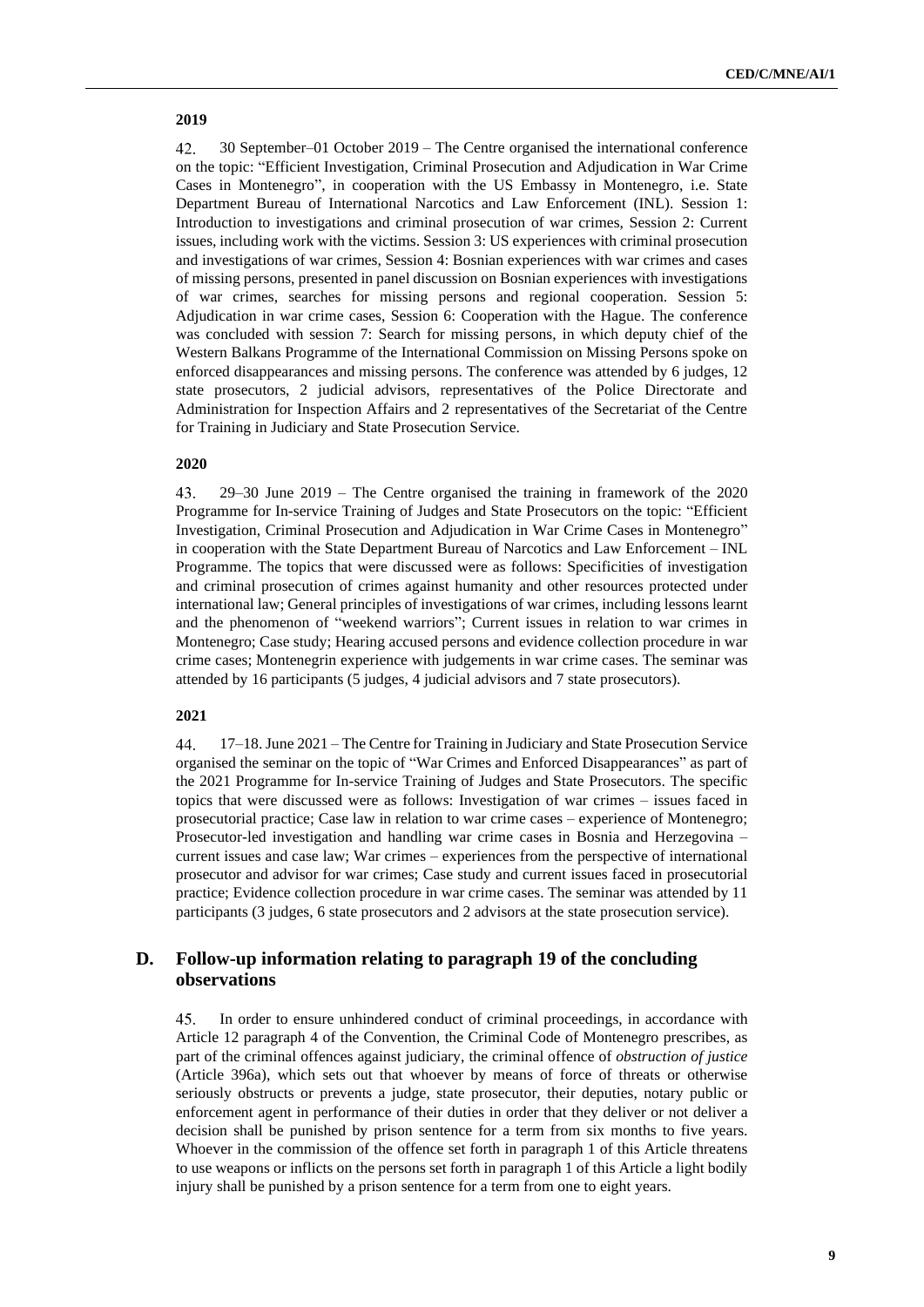In order to strengthen and properly apply Article 12 paragraph 4 of the Convention, 46. the Law on Civil Servants and State Employees<sup>17</sup> sets out in Article 111 the ground for temporary limitation of the discharge of duty, where civil servant and state employee against whom criminal or disciplinary proceedings have been initiated for severe breach of official duty may be limited in the discharge of duty until the end of the proceedings, if their presence would harm interest of the state authority, by means of: limiting or revoking the powers granted to them; imposing the measure of interim reassignment to another position; prohibiting them to perform tasks in state authority (suspension).

The Law on Home Affairs<sup>18</sup> also prescribes the ground for temporary removal of 47. police officers from work, as follows: if they are caught in the commission of a severe breach of official duty for which mandatory imposition of the measure of termination of employment is prescribed, until finalisation of the disciplinary proceedings; while in detention; or if criminal proceedings have been initiated against them for committing criminal offence with elements of corruption referred to in article 127 paragraph 2 of this Law or for criminal offence committed at work or in relation to work, until finalisation of the criminal proceedings. Police officers may be temporarily removed from the workplace if the criminal proceedings have been initiated against them for the criminal offence which is prosecuted *ex officio* or if disciplinary proceedings have been initiated for the severe breach of official duty, if their presence at the workplace would harm interest and reputation of the Ministry and police or would hinder the course of disciplinary proceedings. Police officer may be temporarily removed from the workplace before the commencement of criminal proceedings if an order on conducting investigation against him/her has been issued for a criminal offence prosecuted *ex officio* where their presence at the workplace would harm interest and reputation of the Ministry and the police. Direct superior is obligated to submit a reasoned motion for temporary removal of the police officer from the workplace, within five days, if any of the requirements for temporary removal referred to in paras. 1 and 3 of this Article has been met and is obligated to inform him/her thereof. Police director is obligated, without delay, to submit the received motion for temporary removal from the workplace, along with his/her opinion on the motion to the minister for the purpose of decision-making. Official badge, official ID, weapons and other equipment that have been entrusted with the police officer being removed, for the purpose of discharging duties, are taken away from him/her for as long as the removal lasts (Article 176).

The Law on Army of Montenegro<sup>19</sup> also regulates removal of persons employed in the 48. army, whereby Article 113 sets out that the person employed in the army is removed from duty in the following cases: while in detention; while serving prison sentence; if caught in the commission of a disciplinary offence or if criminal or disciplinary proceedings have been initiated against him/her, if his/her presence at the workplace would harm the interests of the service. The period of removal from duty is not calculated into the time for promotion, unless it is established that the reason for removal did not exist. Appeal on the decision on removal from duty does not delay its enforcement. In the case referred to in paragraph 1 item 3 of this Article, the person employed in the Army cannot come to work during the period of removal from the workplace.

49. Article 19b of the Criminal Procedure Code sets out that when it is prescribed that conducting the criminal proceedings results in limitation of certain rights, such limitations, unless otherwise provided for by the law, become effective: by confirmation of the indictment; by summons to the main hearing in the course of summary proceedings in accordance with Article 454 paragraph 1 of this Code or by issuance of the decision on penal order without holding a main hearing in accordance with Article 461 paragraph 1 of this Code; by summons to the main hearing in the procedure for imposition of security measure of mandatory treatment and confinement in the health care facility, or of mandatory out-patient psychiatric treatment in accordance with Article 471 paragraph 2 of this Code. The court informs *ex officio* the authority or employer with which the accused person is employed about the circumstances referred to in paragraph 1 of this Article within three days. The court also

<sup>17</sup> "Official Gazette of MNE", no. 2/2018, 34/2019 and 8/2021.

<sup>&</sup>lt;sup>18</sup> "Official Gazette of MNE", no. 70/2021.

<sup>19</sup> "Official Gazette of MNE", no. 51/2017 and 34/2019.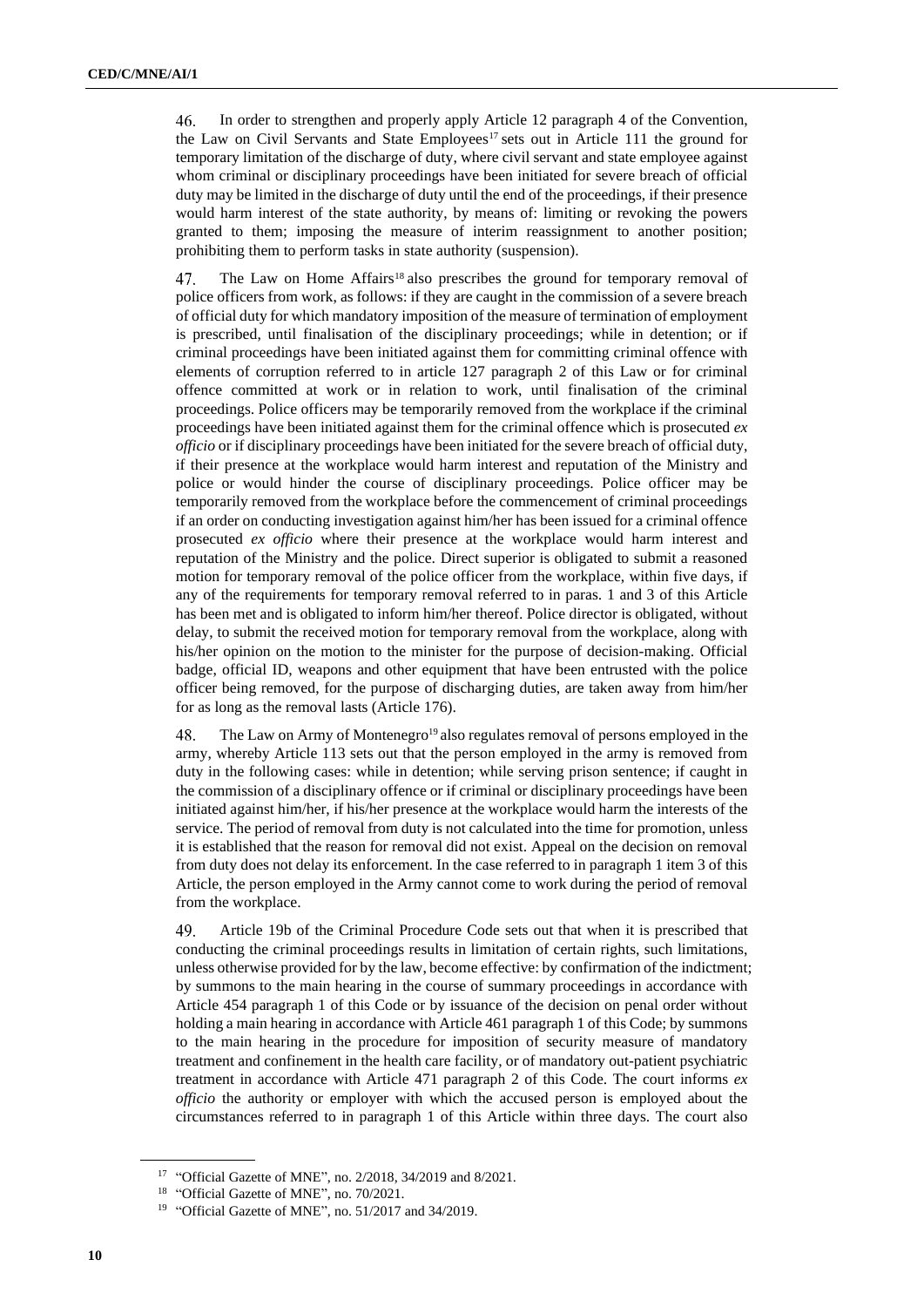informs the authority or employer with which the accused person is employed on imposition of detention in the manner and within the time-limit referred to in paragraph 2 of this Article. The court informs the accused person and his/her defence attorney of the notification of data in accordance with paras. 2 and 3 of this Article, at their request.

### **E. Follow-up information relating to paragraph 21 of the concluding observations**

50. The principle of legality of criminal prosecution represents one of the fundamental principles of criminal prosecution set out under Article 19 of the Criminal Procedure Code, under which state prosecutor is obligated to commence criminal prosecution if there exists a reasonable suspicion that a person has committed a criminal offence which is prosecuted *ex officio*, unless otherwise provided for by this Code.

51. In accordance with Article 12 paragraph 4 of the Convention, the Criminal Code of Montenegro prescribes, as part of the set of criminal offences committed against justice system, the criminal offence of *obstruction of production of evidence* (Article 390) which sets out that whoever gives, offers or promises a gift or another advantage to a witness or expert witness or another participant before a court or another state authority, or a member of his/her family or family community or who uses force or threatens against him/her in order for that person to affect the outcome of proceedings by giving false testimony or refraining from giving testimony is published by a prison sentence for a term from six months to five years. Whoever, intending to prevent or impede production of evidence, conceals, destroys, damages or makes unusable, in whole or in part, another person's document or other objects which serve as evidence shall be punished by a fine or a prison sentence for a term not exceeding one year.

52. In respect of witness protection, the Law on Witness Protection regulates requirements and procedure for the provision of protection and assistance to the witness outside of the court if there is reasonable concern that by giving testimony for the purpose of proving commission of a criminal offence, for which this law sets out the possibility of protection, he/she would be exposed to the large-scale, real and serious threat to life, health, physical integrity, freedom or property, when other protection measures are not sufficient. Protection and assistance within the meaning of paragraph 1 of this Article may, at the request of the person, also be granted to his/her close family member (Article 1). The protection programme is applied only if the criminal offence could not be proven without witness testimony or if the proving thereof in other way would be made significantly more difficult, when a set of criminal offences is being proven, such as criminal offence against humanity and other resources protected under international law (Article 5).

Witness protection and protection of the person close to him/her are ensured by 53. application of the Witness Protection Programme. The Witness Protection Programme is a set of measures prescribed by this law which are applied for the purpose of protecting life, health, physical integrity, freedom or property of a large scale of the witness, or of the person close to him/her. The Witness Protection Programme may be applied only subject to consent of the witness, or the person close to him/her. The Witness Protection Programme may be applied to a minor as well only subject to consent of his/her parents or guardians, while it can also be applied to the person who is either partly or fully deprived of legal capacity only subject to the consent of the person authorised to represent him/her or consent of guardian (Article 2).

54. Since 2009, the High Courts in Podgorica and Bijelo Polje have had a functioning Service for the Support to Witnesses/Injured Parties i.e. Victims of War Crimes, which employs persons authorised to provide support to the injured parties/witnesses in the cases for this criminal offence. In order to inform public about the work of the Services, the Informative Brochure was printed containing detailed information on the courts with territorial and subject-matter jurisdiction, importance of witness testimony before the court and on the testimony itself (security – protection measures, who can be heard as a witness, who can be relieved of the duty to testify, what is presentation, what is confrontation, who can ask witness questions, what happens once the testifying is over), information on the work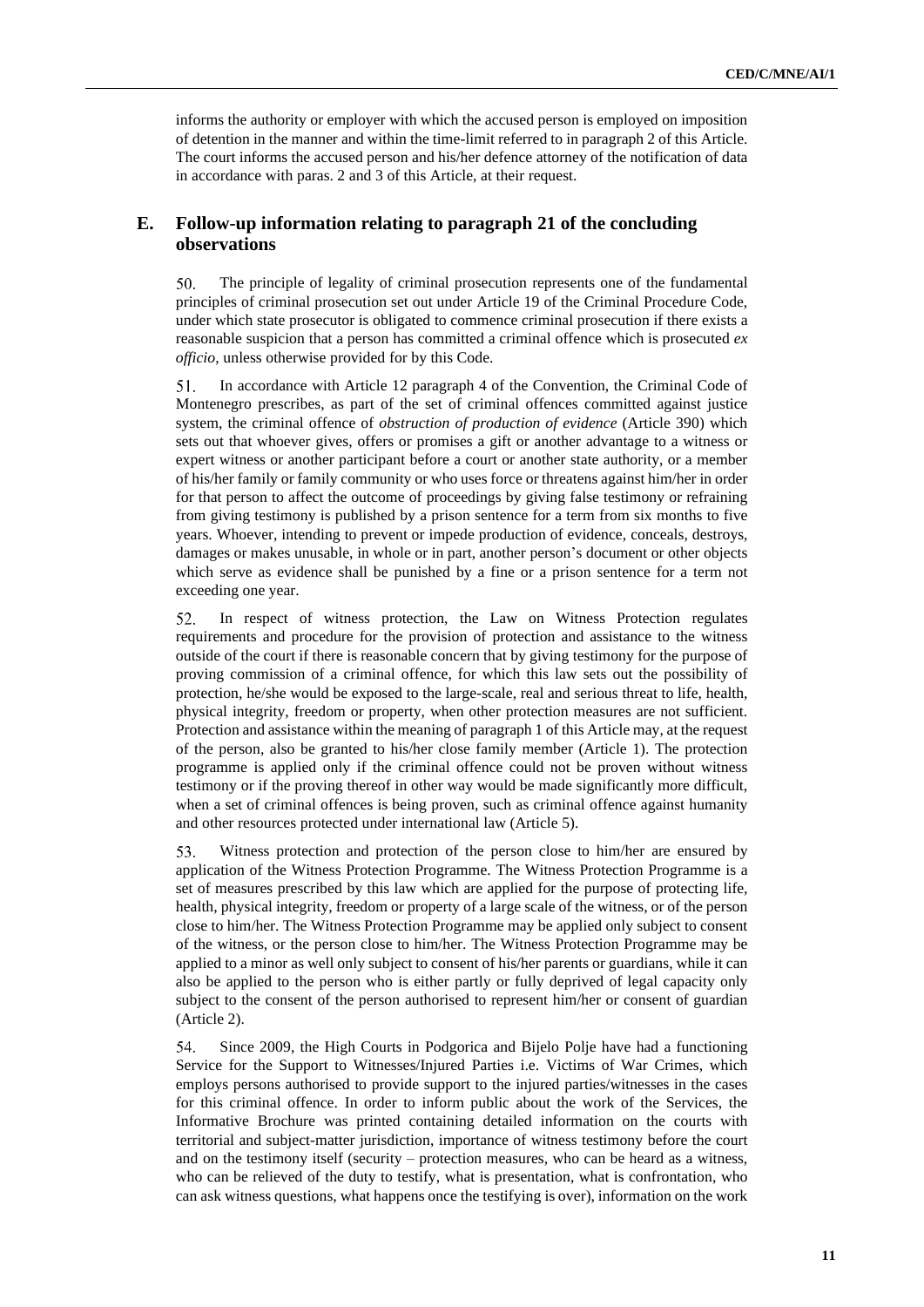of the Service (first contact with the court, support) and contact details of the persons authorised to provide support to the witnesses/injured parties. The authorised persons from the Service for Support are at disposal to give answers to the questions, give explanations regarding the work of the court, criminal proceedings, seating arrangement in the courtroom and they do their best so that the testimony is a positive experience for the victim, instead of it being a discomfort.

55. Informative brochure was published and distributed to courts, and also posted on the web portal of courts at [www.sudovi.me.](http://www.sudovi.me/)

## **IV. Measures to prevent enforced disappearances (Articles 16– 23)**

## **A. Follow-up information relating to paragraph 23 of the concluding observations**

56. In addition to the instruments for human rights protection of the United Nations, the Rome Statute of the International Criminal Court<sup>20</sup> and Council of Europe conventions in the field of human rights protection which are, under Article 9 of the Constitution of Montenegro, directly applicable in Montenegro and are directly applied when regulating relations differently from the Montenegrin legislation, the domestic legislation regulates this matter in more detail.

57. When it comes to extradition procedure, it is worth noting that the competent authorities in Montenegro, when deciding on a specific extradition case, take account of all the relevant circumstances, including potential existence of systematic, serious, evident and mass violations of human rights in the state requesting the extradition. In respect of the procedure for extradition of the accused and convicted persons, Article 22 of the Law on Mutual Assistance in Criminal Matters sets out that the minister competent for justice affairs will not permit extradition of the person who enjoys asylum right in Montenegro or if it can be reasonably assumed that the person whose extradition is requested would, in the case of extradition, be subject to persecution or punishment on the grounds of his/her race, religion, nationality, membership of a particular group or political beliefs or if his/her position would deteriorate because of some of the reasons mentioned above.

58. The most important component of the refugee status and asylum is safeguard from return to the country in which a person feels a reasonable fear of persecution. This kind of protection is embedded in the principle of non-refoulement which is generally accepted by Montenegro as a legal principle in relevant legislation.

59. Article 11 of the Law on International and Temporary Protection of Foreigners<sup>21</sup> sets out that it is forbidden to expel or in any way return a third-country national or a stateless person to a country where his/her life would be threatened on account of his/her race, religion, nationality, membership of a particular social group or political opinion, or where he/she could be subjected to torture, inhuman or degrading treatment, or which could extradite that person to another country where his/her life or freedom would be threatened on account of his/her race, religion, nationality, membership of a particular social group or political opinion, or where he/she could be subjected to torture, inhuman or degrading treatment.

60. Article 116 of the Law on Foreigners<sup>22</sup> prescribes prohibition of the enforced removal of a foreigner to a state where his/her life or freedom would be threatened on account of his/her race, religion or nationality, membership of a particular social group or political opinion or where he/she might be exposed to torture or inhuman and degrading treatment or punishment, or where he/she could be subject to a death penalty, and to a state where he/she would be in danger of being subject to enforced removal to the country of origin. It also

<sup>&</sup>lt;sup>20</sup> Law on Ratification of the Rome Statute of the International Criminal Court, "Official Gazette of FRY" – International treaties", no. 5/2001.

<sup>&</sup>lt;sup>21</sup> "Official Gazette of MNE", no. 2/2017 and 3/2019.

<sup>&</sup>lt;sup>22</sup> "Official Gazette of MNE", no. 12/2018.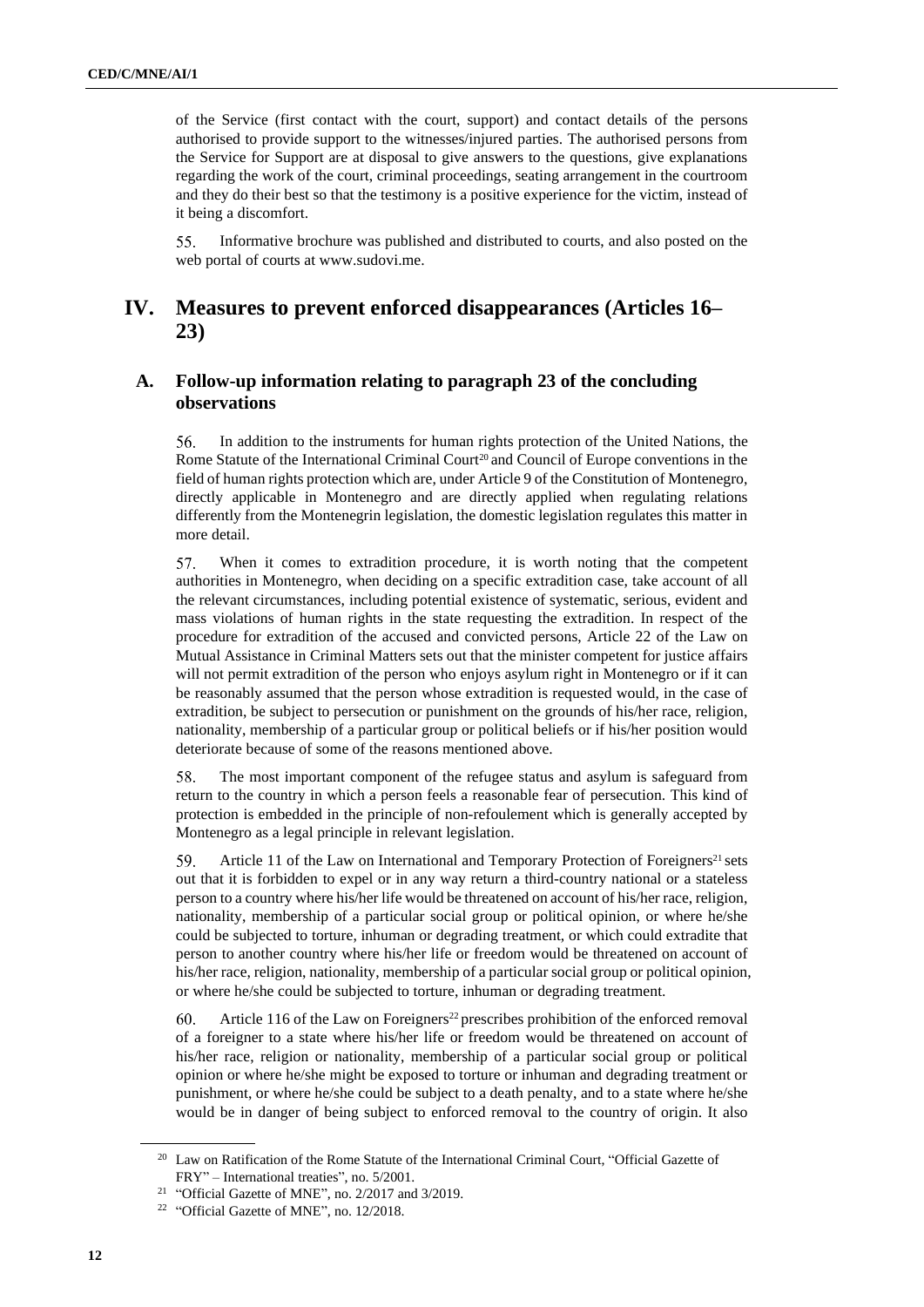prescribes prohibition of the enforced removal of a foreigner if that would be contrary to the European Convention for the Protection of Human Rights and Fundamental Freedoms, European Convention for the Prevention of Torture and Inhuman or Degrading Treatment of Punishment, Convention on the Rights of the Child and Convention on the Exercise of Children's Rights. Also, considering the best interests of the unaccompanied child, an unaccompanied foreigner who is a minor is subject to enforced removal to a state in which he/she is handed over to a member of his/her family, to an appointed guardian, or to an institution for admitting children.

## **B. Follow-up information relating to paragraph 25 of the concluding observations**

61. Montenegro is fully committed to the protection of human rights and freedoms and everyone is obligated to respect rights and freedoms of others. The Constitution of Montenegro sets out that the person may be detained and kept in custody only on the basis of decision by the competent court, where there is reasonable suspicion that the person committed criminal offence and only if that is necessary for the conduct of criminal proceedings.

The Criminal Procedure Code also defines rights of the persons deprived of liberty. 62. Article 5 sets out that a person deprived of liberty must, in his/her native language or any other language that he/she understands, be immediately informed about reasons for his/her apprehension and, on the same time, instructed on the fact that he/she is not obliged to make a statement, that he/she has the right to a defence attorney of his/her own choosing, and right to request that that the person of his/her choosing be informed on his/her deprivation of liberty, as well as the diplomatic-consular representatives of the country whose national he/she is and representative of an appropriate international organisation if he/she is stateless or refugee. Furthermore, the Code also prescribes the right to defence whereby the accused person is entitled to defend himself/herself alone or with the professional assistance from the defence attorney he/she choosesfrom among lawyers; the accused person is entitled to having a defence council present in his/her hearing; prior to the first hearing, the accused person will be instructed on the right to hire a defence attorney, to agree with the defence attorney on the methodology of defence and that the defence attorney is entitled to attend his/her hearing. He/she will be warned that everything he/she says may be used against him/her as an evidence; if the accused person does not hire a defence attorney, the defence attorney will be appointed for him/her *ex officio*, when that is provided for by this Code; the accused person must be given sufficient time and possibility to prepare defence; and that the suspect also is entitled to a defence attorney in accordance with this Code. Article 73 of the Code prescribes communication between the accused person in detention and defence attorney stating that the accused person in detention may correspond and have conversation with defence attorney without supervision. Defence attorney enjoys the right to have a private conversation with the suspect who is deprived of liberty even before the suspect is interrogated. The control of this conversation before the first hearing is allowed only by observing, and not by listening.

In respect of the recommendation to include the right to contest legality of detention 63. on the list of rights that may not be restricted in the times of war or during emergencies, the Constitution of Montenegro sets out that during the proclaimed state of war or emergency, the exercise of certain human rights and freedoms may be restricted, to the necessary extent. Such restriction may not be imposed on the grounds of sex, nationality, race, religion, language, ethnic or social origin, political or other beliefs, financial standing or any other personal feature. Moreover, there shall be no restrictions on the rights to: life; legal remedy and legal aid; dignity and respect of a person; fair and public trial and the principle of legality; presumption of innocence; defence; compensation of damage for illegal or ungrounded deprivation of liberty and ungrounded conviction; freedom of thought, conscience and religion; entry into marriage. There shall be no abolishment on the prohibition of: inflicting or encouraging hatred or intolerance; discrimination; trial and conviction for one and the same criminal offence (*ne bis in idem*); forced assimilation. Measures of restriction may be in effect at the most for the duration of the state of war or emergency. (Article 25)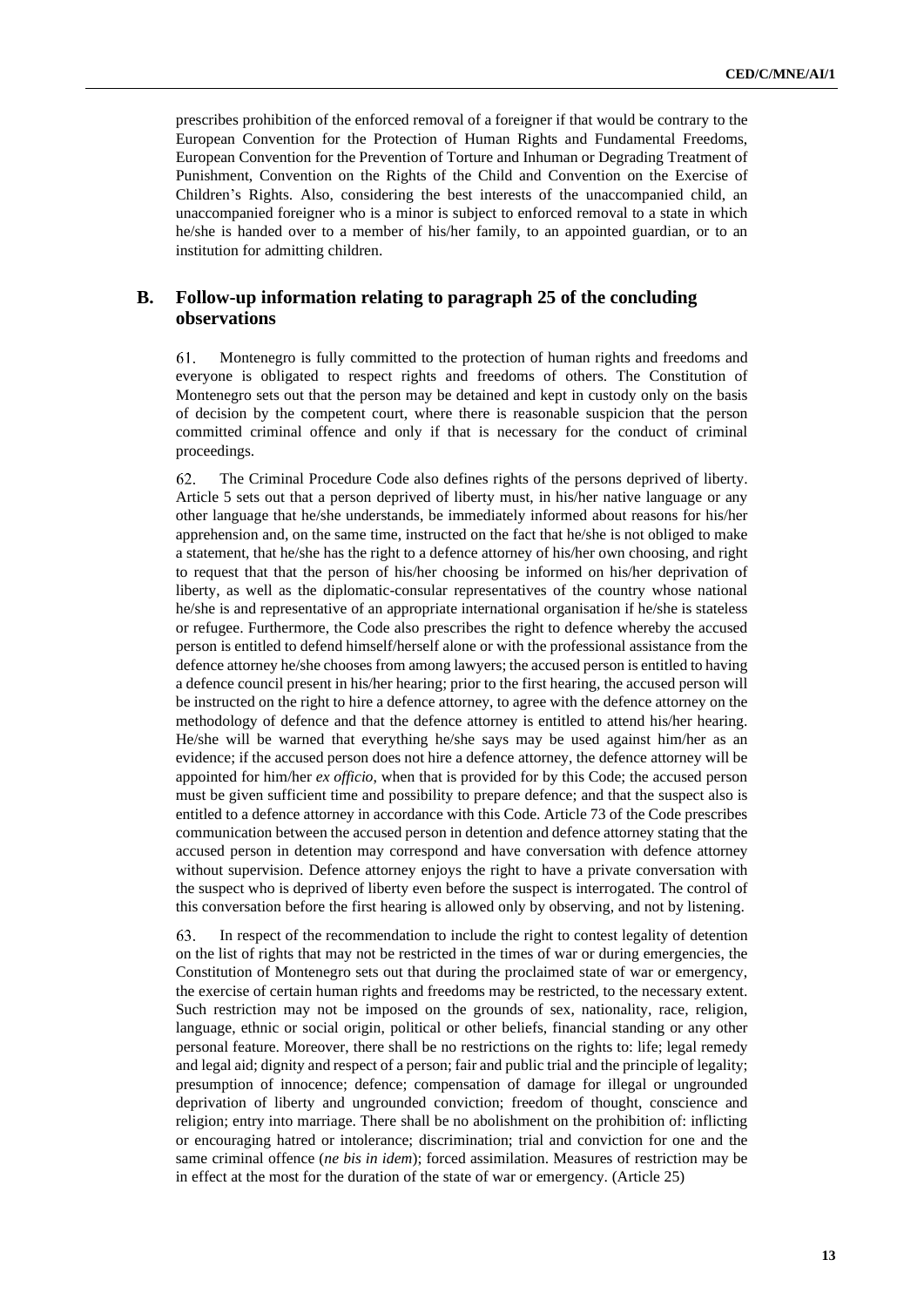Taking into account Article 17 paragraph 3 of the Convention, the Rulebook on the 64. more detailed manner of enforcement of detention<sup>23</sup> regulates admission of detainees, their identification etc.

65. Detainees placed at the investigative detention facility in Podgorica and in the prison in Bijelo Polje are given the possibility of communicating with the outside world in accordance with provisions of the Criminal Procedure Code and Rulebook on more detailed manner of the execution of detention.

66. Since detention is the measure which ensures presence of the suspect and unhindered conduct of the criminal proceedings, and whose execution issupervised by the judge assigned to the case who is authorised for that purpose or the judge he/she appoints, the persons on whom this measure is imposed or detainees may establish contact with the outside world (visits, correspondence and phone calls) only subject to consent of the investigative judge. Furthermore, detainees establish contact with the outside world through visits by their spouses or persons they live with in a permanent extramarital community, their close relatives, defence attorney and, at their request, with medical doctor and other persons, representatives of domestic organisations engaged in the protection of human rights, representatives of the international committee for the fight against torture when that is set out in the ratified international treaties, while detainees who are foreign nationals also may receive visits of the representatives of diplomatic missions and consular representatives of the foreign countries of their nationality. Detainees may also establish contact via correspondence with persons outside of the prison and by means of phone calls which they can make only from the telephone booth located in the prison facility, at the time and in the manner established in daily schedule.

67. At the point of admission to the prison, the detainee is registered in the records and that person is informed of the fundamental rights and duties he/she has while in detention. At the point of admission to the prison, identity is established on the basis of the decision on the imposition of detention and warrant for admission of the detainee, personal ID documents and other documents, while detainee is searched as well. The court which imposed detention submits to the prison the decision on the imposition of detention and written warrant for the admission of detainee.

68. The warrant mentioned above contains the following: family name and first name, month and year of birth, place of birth, address of permanent or temporary residence, legal basis for the criminal offence, date and time of deprivation of liberty, time needed for separation from other detainees and signature of the authorised person who issued the warrant. If the detainee does not have any ID documents or his/her identity raises suspicion, the prison administration will request from the investigative judge to submit, without delay, the data needed for identification of the detainee.

69. In accordance with valid legislation, the competent authorities are obligated to keep records on detainees. These records contain the following data: identity of the person deprived of liberty; date, time and place of deprivation of liberty of the person and name of the authority which deprived the person of liberty; name of the authority which ordered deprivation of liberty and grounds for the deprivation of liberty; name of the authority authorised to conduct supervision of deprivation of liberty; place where the person deprived of liberty is accommodated, date and time when the person was accommodated in the place of deprivation of liberty and authority competent for the place of accommodation of the person deprived of liberty; data on health condition of the person deprived of liberty; in the event of death of the person deprived of liberty, circumstances and cause of death and place where the person's remains are; date and place of release from detention or transfer to another detention unit, destination and authority competent for the transfer. The records on detainees also include the following: unique identification number (JMBG) of the detainee, date and time of admission to prison, family name, father's name and name at birth, day, month, year, place, municipality and state of birth, place of permanent or place of temporary residence, nationality, occupation, name and member of criminal offence, data on the indictment which has been brought.

<sup>&</sup>lt;sup>23</sup> "Official Gazette of MNE", no. 042/12 of 31 July 2012.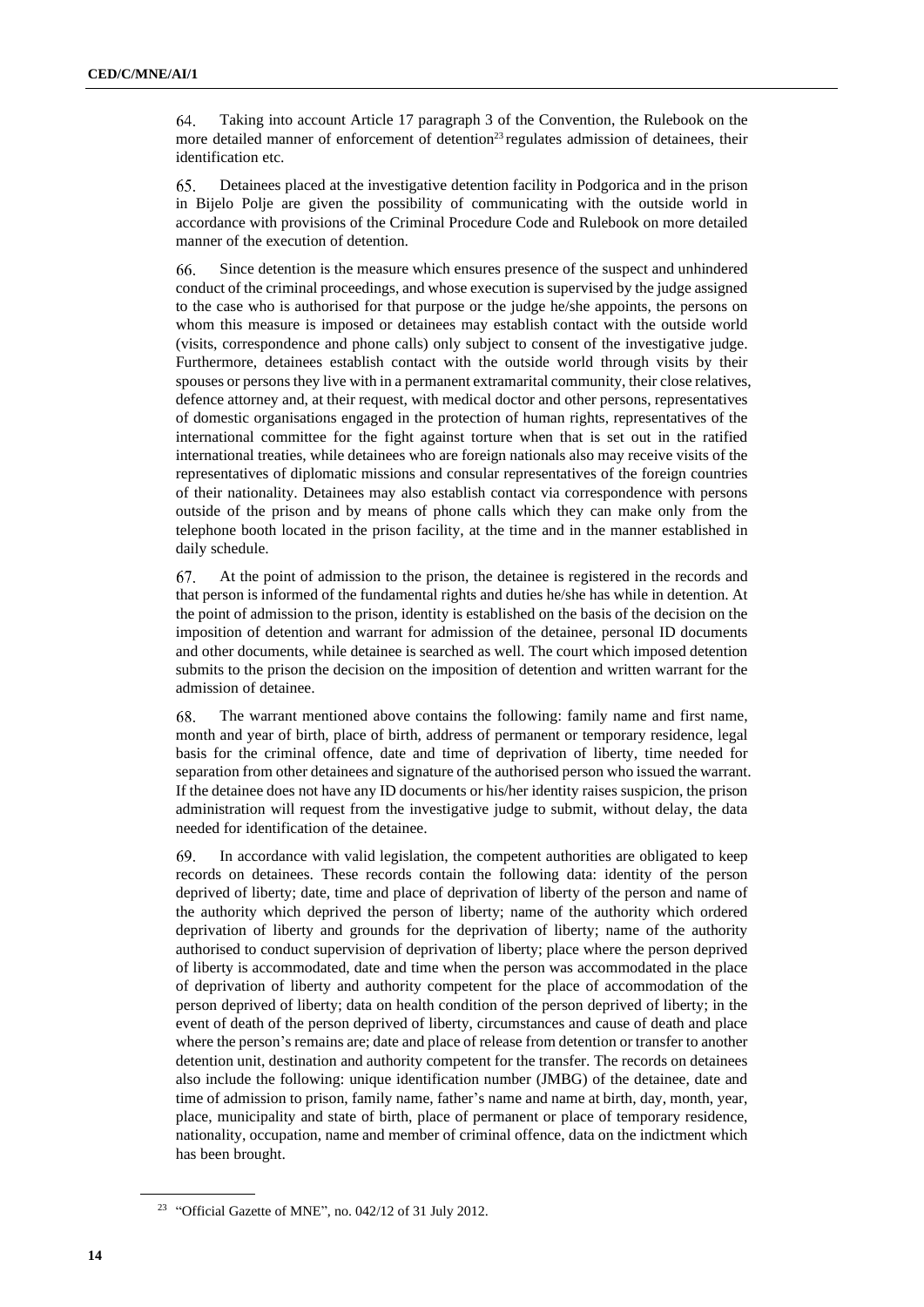70. Immediately upon admission to the prison, a medical examination is carried out and medical record of the detainee is compiled. Medical examination of the detainee is also carried out when he/she is released from detention. Detainee may be temporarily accommodated in another organisational unit, subject to prior consent of investigative judge, due to overcrowdedness of accommodation capacities of the prison, as well as for security or health reasons. Detainee is released from prison on the basis of the decision on termination of detention and warrant on the release of detainee.

71. When released, the detainee will be examined by the prison doctor in order to establish health condition at the moment of leaving the prison, of which the doctor compiles a report. The report is entered into the medical record of the detainee. In the event of death of the detainee, the person managing the prison informs the court president who issued the decision on imposition of detention, Police Directorate, competent state prosecutor, family of the detainee, prison service which keeps records, his/her defence attorney and Ministry of Justice, Human and Minority Rights. Remains of the detainee are handed over to the family for funeral, and where that is not possible, he/she will be buried in the local cemetery.

### **C. Follow-up information relating to paragraph 27 of the concluding**

The Human Resource Management Authority, which is competent for professional 72. development and training of civil servants and state employees, delivered training courses for civil servants and state employees, in accordance with relevant strategic documents and action plans, at the national and local level for the purpose of acquiring skills and knowledge of certain areas and raising awareness of international acts among the employees. Local and international experts in certain areas and practitioners who shared their experiences were hired to deliver these very important training courses.

Training courses were delivered on the following topics: anti-discrimination; 73. European Charter of Human rights – trial within a reasonable time; Protection of human rights in Montenegro; European Convention for the Protection of Human Rights and Fundamental Freedoms; Resolution 1925 – women, peace and security; Process of admitting recidivists.

74. The Police Academy, as the institution whose primary activity is to educate future police officers, emphasises the importance of respect for human rights in all contexts of the police work by teaching the subject Human Rights and Ethics. For that purpose, professional and specialist training courses were delivered for the students of the Police Academy. The following workshops on human rights were organised in cooperation with the Centre for Civic Education: "Human Rights through the Concept of Transitional Justice and Wars in the Nineties" and "Human Rights of the Marginalised Groups in the Society", at which point the topic concerned was discussed.

75. As for training of judges and state prosecutors, please see the reply in respect of the recommendation number 5.

## **V. Measures to provide reparation and to protect children against enforced disappearance (Articles 24 and 25)**

## **A. Follow-up information relating to paragraph 29 of the concluding observations**

The notion of victim of violent crime, within the meaning of Article 3 of the Law on 76. the Compensation of Victims of Violent Crimes<sup>24</sup> is the person who, as a result of the violent crime, died, sustained severe bodily injury or suffered severe harm to his/her physical or mental health. The victim is also a person who, as a result of violent crime committed intentionally by using physical force or other actions which cause harm to the physical

<sup>&</sup>lt;sup>24</sup> "Official Gazette of MNE", no. 35/2015.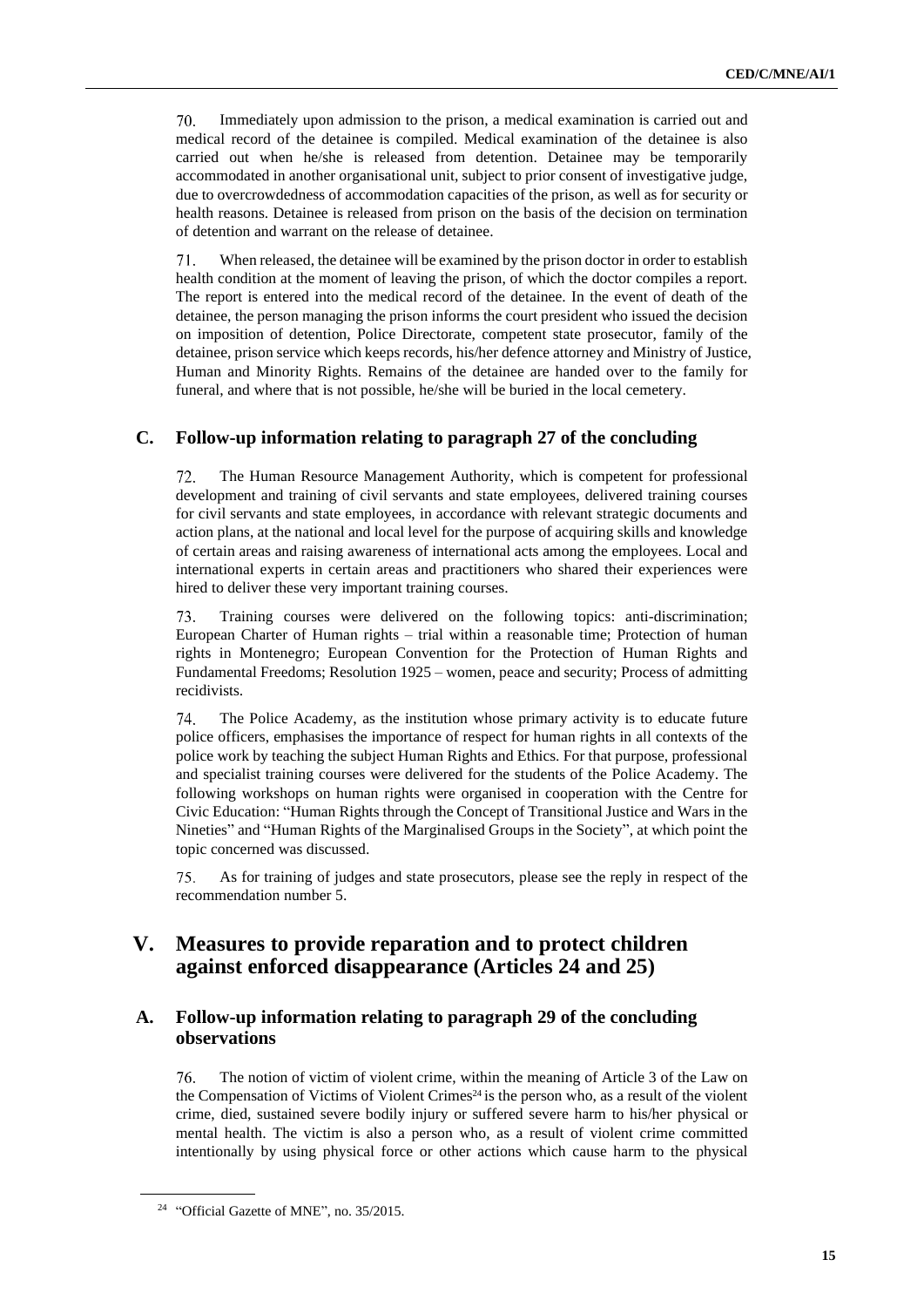integrity, died, sustained severe bodily injury or suffered severe harm to his/her physical or mental health, when the commission of such crime was directed against that person. The victim is also a person who died, sustained severe bodily injury or suffered harm to his/her physical and mental health in the event of: attempt to prevent commission of violent crime; aiding police during deprivation of liberty of the perpetrator of violent crime; provision of assistance to the victim.

77. By acknowledging the European Convention on the Compensation of Victims of Violent Crimes, which Montenegro is a State Party to,<sup>25</sup> and also recognising provisions of the secondary sources of the European Union legislation, the Law on Compensation of Victims of Violent Crimes regulates the right to a monetary compensation to the victims of violent crimes committed intentionally, as well as conditions and procedure for acquiring the right to compensation, authorities which make decisions and participate in the decisionmaking procedure regarding the right to compensation, authorities and procedure applied in cross-border cases. The Law on Compensation of Victims of Violent Crimes also regulates conditions, manner and procedure for exercising the right to compensation of victims of violent crime. The law entered into force on 15 July 2015 and will become applicable on the day of accession of Montenegro to the European Union.

78. Moreover, the Criminal Code of Montenegro defines a broad term of victim prescribing that, within the meaning of that Code, victim is a person who has sustained, by means of an unlawful act which constitutes a crime under law, physical or mental pain, or suffering, damage to property or violation of human rights and freedoms.

## **B. Follow-up information relating to paragraph 31 of the concluding observations**

79. All the victims of war crimes or their families in Montenegro are guaranteed access to justice, compensation and reparation.

80. According to valid legislation, victims of crimes may exercise the right to the compensation of damage in two ways, asfollows: from the convicted person, by filing motion for the satisfaction of property claim in criminal procedure or by filing action in civil procedure. The Criminal Procedure Code sets out that the property claim which resulted form commission of the crime will be deliberated at the request of the person who is authorised to satisfy such claim in civil procedure, if that would not lead to a significant delay in the procedure. Property claim may refer to the compensation of damage, return of objects or annulment of a specific legal transaction. The motion for satisfaction of property claim is filed with the state prosecutor, and to the court before which criminal procedure is conducted, at the latest until finalisation of the main hearing before the first instance court. If the authorised person has not filed motion for satisfaction of the property claim in the criminal procedure by the time of bringing the indictment, he/she is notified that he/she may file such motion until the finalisation of the main hearing.

In civil procedures, initiated by the victims of war crimes by filing actions for 81. compensation of intangible and/or tangible damage, the courts will act in accordance with provisions of the Law on Obligations<sup>26</sup> and Law on Civil Procedure.<sup>27</sup>

In accordance with the Law on Obligations, the victim of human trafficking is legally 82. entitled to file action for the compensation of tangible/intangible damage. The court decides on the complaint on the basis of oral, direct and public deliberation. Upholding or rejection of the claim will exclusively depend on whether the complaint is grounded, and the court

<sup>&</sup>lt;sup>25</sup> Law on Ratification of the European Convention on the Compensation to the Victims of Violent Crimes, "Official Gazette of MNE – International treaties", no. 6/2009.

<sup>&</sup>lt;sup>26</sup> "Official Gazette of MNE", no. 47/2008,  $4/2011$  – other laws and  $22/2017$ .

<sup>&</sup>lt;sup>27</sup> "Official Gazette of RMNE", no. 22/2004, 28/2005 – Decision of the Constitutional Court of RMNE, 76/2006 and "Official Gazette of MNE", no. 47/2015 – other law, 48/2015 (Articles 84 and 85 are not in consolidated version of the text), 51/2017, 75/2017 – Decision of the Constitutional Court of MNE, 62/2018 – Decision of the Constitutional Court of MNE, 19/2019 – Decision of the Constitutional Court of MNE, 34/2019, 42/2019 – correction and 76/2020.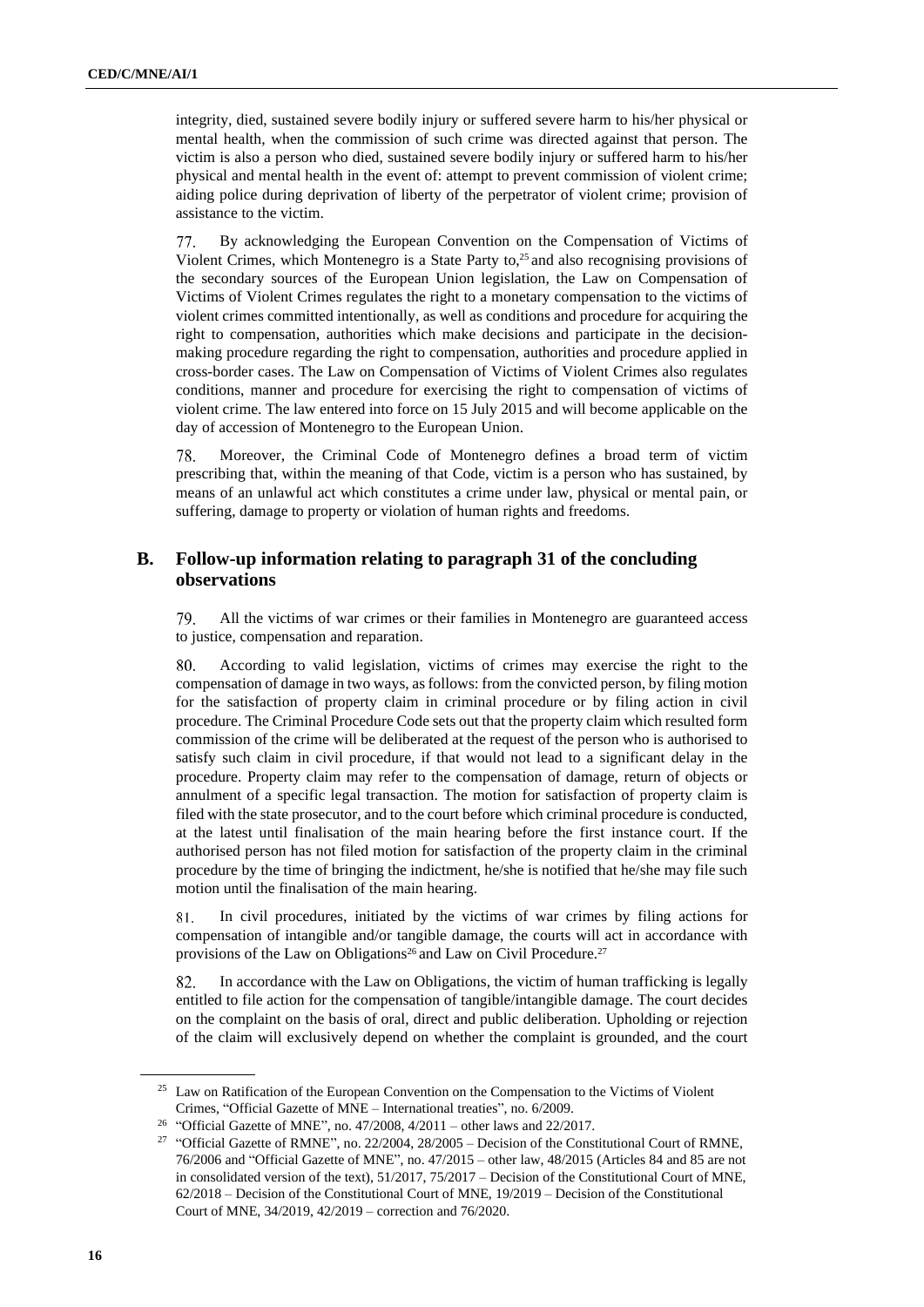decides, at its discretion, which facts it will find proven, after conscientious and careful assessment of all the evidence presented individually and as a whole and taking into consideration the results of the entire proceedings. In terms of existence of criminal offence and culpability, the court is bound in civil procedure by the final judgment of the court by which the accused person is found guilty. In that regard, in every proceeding, including the proceedings in which the victim of human trafficking seeks the compensation of damage, the court is obligated to comply exclusively with the law and to apply it directly to every specific case, regardless of who the parties to the proceedings are.

A total of EUR 5,714,656.20 were awarded until 2019 in damages. Five complaints 83. were rejected, four proceedings were suspended, while in 20 cases claim was withdrawn. In the case "Morinj" the courts rendered 154 decisions by which complaint was upheld by final decision and a total of 1,485,510.20 were awarded. One complaint was rejected by a decision, 4 proceedings were suspended, and in 6 cases the claim was withdrawn. In the case "Deportation", court settlement was reached in 42 cases, under which the state of Montenegro committed to pay out EUR 4.135.000,00 to the claimants for the compensation of tangible and intangible damages. In the case "Štrpci", the complaint was upheld with a final decision in three cases, of which a total of EUR 61,146.00 were awarded in two cases, and 4,200,000.00 dinars (around EUR 33,000.00) were awarded in the third case. In the case "Bukovica" the complaint was rejected in three cases. In the case "Kaluđerski Laz" complaint was rejected in one case, while lawsuit was withdrawn in 14 cases.

84. We note that legal grounds of the actions brought earlier (until September 2018) and actions brought after that period are different. In fact, legal ground of earlier actions was compensation of intangible damage due to violation of the individual rights, torture, inhuman and degrading treatment, while in later actions the legal ground was a new form of compensation of intangible damage – due to reduction of general life activity and suffered physical pains and fear.

## **C. Follow-up information relating to paragraph 33 of the concluding observations**

85. Given the gravity of enforced disappearance, and importance of discovering destiny of missing persons, the valid Criminal Code of Montenegro sets out that the criminal prosecution and execution of sentence are never barred by the statute of limitations for the criminal offences against humanity (Article 427) and war crime against civilian population (Article 428) of the Criminal Code of Montenegro, as well as for criminal offences which may not be barred by the statute of limitations under international treaties.

86. Also, the need for family members of the missing persons within the meaning of Article 24 paragraph 6 of the Convention to exercise the rights in the fields such as social welfare, financial matters, family law and property rights is satisfied in the procedure for proclaiming the missing person dead and establishing death of the person for whom there is no evidence of the fact of death. This procedure is regulated by the Law on Non-Contentious Procedure<sup>28</sup> in the manner that the court may declare deceased the person who went missing in war or in relation with the armed conflicts and of whose life there has been no account for at least one year from the date hostilities ended.

## **D. Follow-up information relating to paragraph 35 of the concluding observations**

87. Montenegro is strategically committed to the continuous improvement of the system for protection of human rights and freedoms. For that purpose, family, as well as mother and child, enjoy special protection guaranteed under the Constitution of Montenegro (Articles 72–73), other regulations and international instruments in the field of protection of rights of the child that Montenegro is the State Party to – 1989 United Nations Convention on the

<sup>28</sup> "Official Gazette of RMNE", no. 27/2006 and "Official Gazette of MNE", no. 20/2015, 75/2018 – other regulation and 67/2019.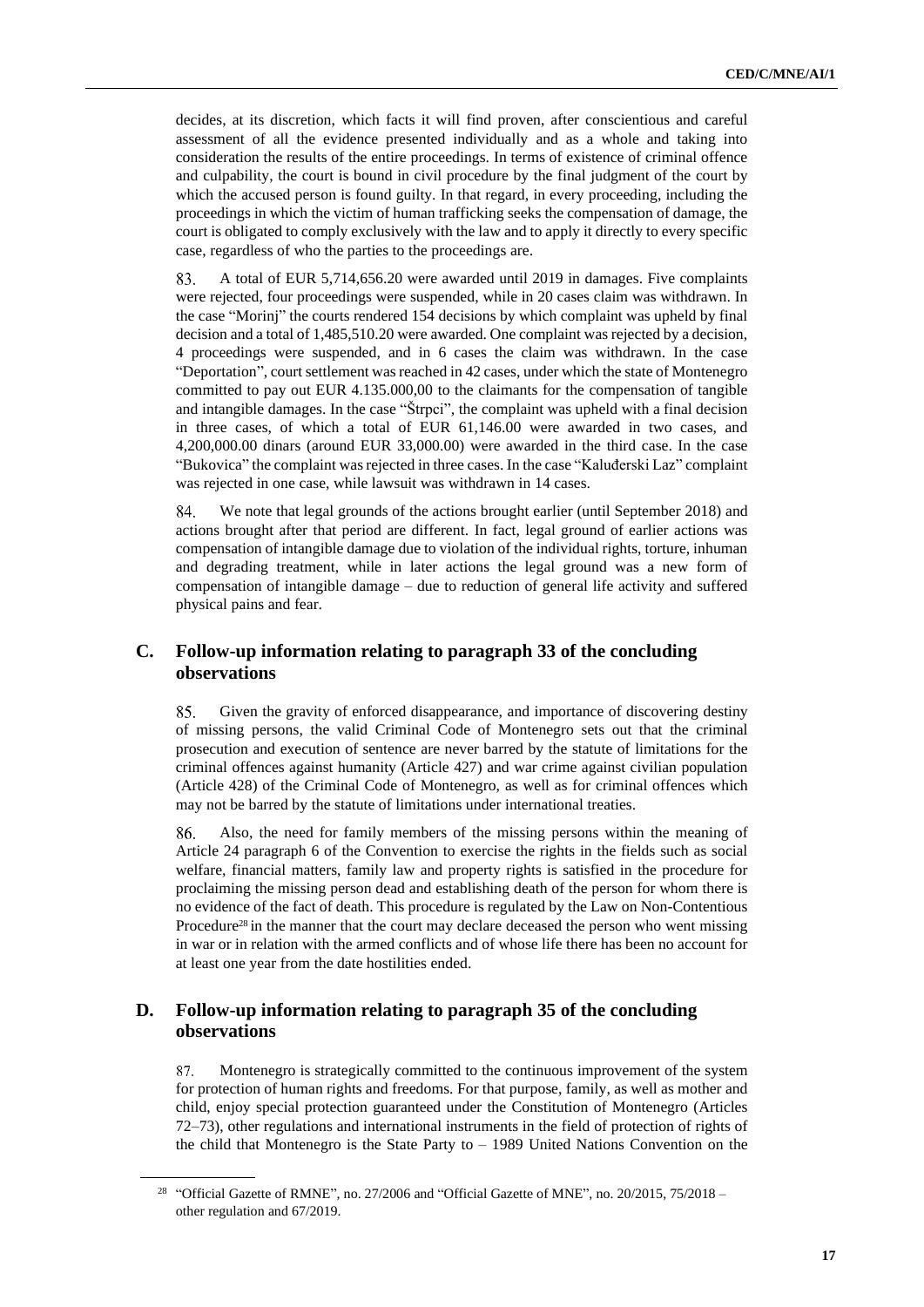Rights of the Child;<sup>29</sup> Optional Protocol to the Convention on the Rights of the Child on the Involvement of Children in Armed Conflicts<sup>30</sup> and Optional Protocol to the Convention on the Rights of the Child on the Sale of Children, Child Prostitution and Child Pornography.<sup>31</sup>

88. The Constitution of Montenegro sets out that child enjoys rights and obligations appropriate to his/her age and maturity and that the child is guaranteed a special protection from psychological, physical, economic and any other exploitation and abuse (Article 74).

89. The Criminal Code of Montenegro prescribes numerous criminal offences for the purpose of preventing and punishing unlawful taking possession of children. The Criminal Code of Montenegro (Article 217) prescribes the criminal offence of *abduction of a minor* by stating that whoever unlawfully takes possession of or abducts a minor from a parent, adoptive parent, guardian, or other person or institution entrusted with the care of the minor or who prevents enforcement of a decision entrusting the care of a minor to a specific individual is punished by a fine or a prison sentence for a term not exceeding two years. Whoever prevents enforcement of a decision made by a competent authority stipulating the manner in which the minor will maintain a personal relationship with his/her parent or other relative will be punished by a fine or a prison sentence for a term not exceeding one year. Where the offence was committed out of greed or other base motives or where it resulted in a serious threat to the health, upbringing or education of the minor the perpetrator shall be punished by a prison sentence for a term from three months to five years. Change of family status also constitutes criminal offence since whoever foists a child onto another person, who substitutes, or otherwise changes a child's family status shall be punished by a prison sentence for a term from three months to three year (Article 218).

90. In order to protect children from adoption which contradicts valid legislation, the Criminal Code of Montenegro also established a separate criminal offence of *trafficking in minors for adoption* (Article 445) stating that whoever abducts a minor for adoption contrary to valid regulations or whoever adopts such a person or mediates in such an adoption or whoever for that purpose buys, sells or surrenders another person who has not reached the age of fourteen or who transports, provides accommodation for or conceals such a person shall be punished by a prison sentence for a term from one to five years.

91. In the context of Article 25 paragraph 1 of the Convention, it is worth noting that the Criminal Code of Montenegro also prescribes the criminal offence of *illegal crossing of the state border and smuggling of persons*; Article 405 (2) sets out whoever is engaged in illegal transfer of other persons across the border of Montenegro, or who enables another person, with the aim of acquiring financial or other benefit, to illegally cross the border or to illegally stay or transit shall be punished by a prison sentence for a term from three months to five years.

92. In line with the Convention, the qualified form of this criminal offence exists if the offence is committed by several persons, in an organised manner, by abuse of office or in the manner which threatens life or health of persons whose illegal border crossing, stay or transit are facilitated or where a large number of people is smuggled. Prison sentence for a term from one to ten years is prescribed for this kind of perpetration.

93. In order to guarantee legal certainty, the Criminal Code prescribes criminal offences against legal transactions (Articles 412–415). Pursuant to Article 25 1 (b) of the Convention, the Montenegrin legislation prescribes the criminal offence of *counterfeiting documents* stating that whoever produces a fake document or issues a false document or alters a genuine document with the intention to use such a document as a genuine one, or whoever uses such a fake or false document as a genuine one or who obtains it for use shall be punished by a prison sentence for a term not exceeding three years. Where the offence set forth in paragraph 1 of this Article was committed with respect to a public document, will, bill of exchange, cheque, public or official register or another register that must be kept under law, the perpetrator shall be punished by a prison sentence for a term from three months to five years.

<sup>&</sup>lt;sup>29</sup> "Official Gazette of SFRY-International treaties", no.15/90 and "Official Gazette of FRY – International treaties", no. 4/96 and 2/97.

<sup>&</sup>lt;sup>30</sup> "Official Gazette of FRY – International treaties", no. 7/2002.

<sup>&</sup>lt;sup>31</sup> "Official Gazette of FRY – International treaties", no. 7/2002.